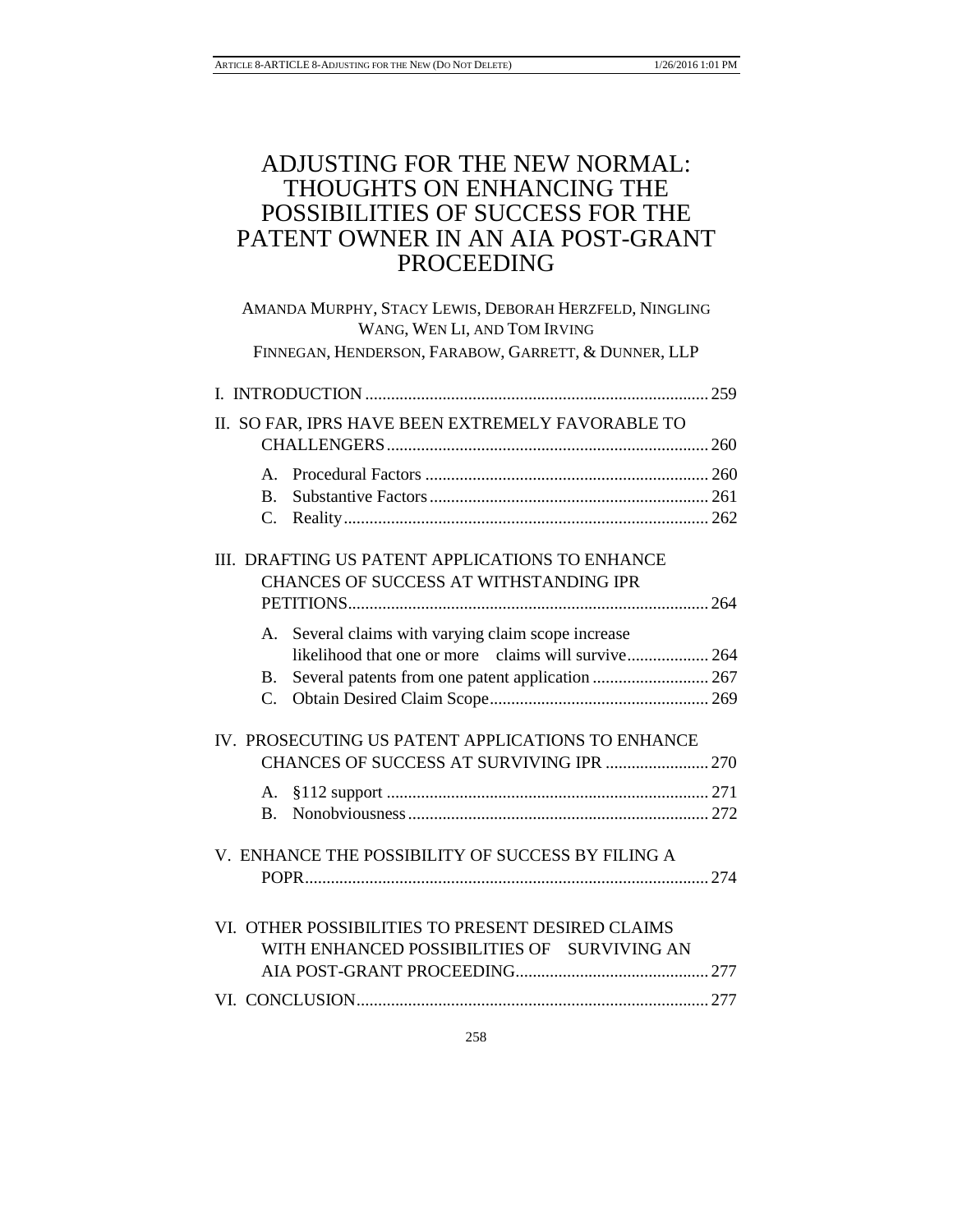# I. INTRODUCTION

The America Invents Act (AIA) ushered in several changes to U.S. patent practice with the goal of moving U.S. patent practice closer to that of the rest of the world. The AIA changes became effective in stages, and what was supposed to be the hallmark of this new patent world -- the first-inventorto-file provision -- was quickly upstaged by the unexpected boom in postgrant proceedings: *inter partes* reviews (IPRs)<sup>1</sup> and post-grant reviews (PGRs).<sup>2</sup> Post-grant proceedings have led to such swift and numerous losses of patent rights that, within its first year of existence, the Patent Trial and Appeals Board (PTAB) (the renamed and slightly reorganized Board of Patent Appeals and Interferences) was referred to as a "death squad[] . . . killing property rights."<sup>3</sup>

Congressional intent behind the AIA post-grant proceedings was to provide an alternative to patent litigation.<sup>4</sup> However, the reality is that a patent owner must be prepared for both patent litigation AND administrative post-grant challenges, sometimes simultaneously.<sup>5</sup> Furthermore, post-grant proceedings currently<sup>6</sup> have less opportunity for a patent owner to offer extrinsic evidence to support patentability. Accordingly, a patent owner's

<sup>1</sup> *See* 35 U.S.C. § 311(c) (2013) (inferring A.I.A. *Inter Partes* Review is available for any patent until expiration, and if it is filed "after the later of either  $- (1)$  the date that is 9 months after the grant of the patent or issuance of a resissue of a patent; or (2) if a post-grant review is instituted…, the date of the termination of such post-grant review.").

<sup>2</sup> *See* A.I.A. § 6(f)(2)(A) (stating Post-Grant Review is available for a patent or application that contains or contained at any time a claim with an effective filing dating after March 15, 2013). A Petitioner can challenge a patent on any ground in 35 U.S.C.  $\S 282(b)(2)$ or (b)(3) ("(2) Invalidity of the patent or any claim in suit on any ground specified in part II as a condition for patentability [§ 101, § 102, and § 103]. (3) Invalidity of the patent or any claim in suit for failure to comply with  $- (A)$  any requirement of section 112, except that the failure to disclose the best mode shall not be basis on which any claim of a patent may be canceled or held invalid or otherwise unenforceable; or (B) any requirement of section 251"), but only during the first nine months after issuance (35 U.S.C. § 321(c)). Covered Business Method Post-Grant Reviews were authorized as of Sept. 16, 2012. We do not discuss CBMs in this article.

<sup>3</sup> Ashby Jones, *A New Weapon in Corporate Patent Wars: Patent Trial and Appeal Board Can Upend PTO Decisions, but Some Say It Goes Too Far*, WALL ST. J. (March 10, 2014), http://www.wsj.com/articles/SB10001424052702304020104579431393308282698 [http://perma.cc/ZF25-2EAV].

<sup>4</sup> *See* CONG. REC. S5411 (daily ed. Sept. 8, 2011).

<sup>5</sup> *See* Brian J. Love & Shawn Ambbwani, *Inter Partes Review: An Early Look at the Numbers*, 81 U. CHI. L. REV. Dialogue 93 (2014) (stating it is estimated that about 60% of instituted IPRs have a corresponding litigation).

<sup>6</sup> On August 20, 2015, the USPTO released proposed Amendments to the Rules of Practice for Trials before PTAB (80 Fed. Reg. 50720-01) that would allow patent owners to include expert declarations and other testimonial evidence generated for the IPR in their response to a petition.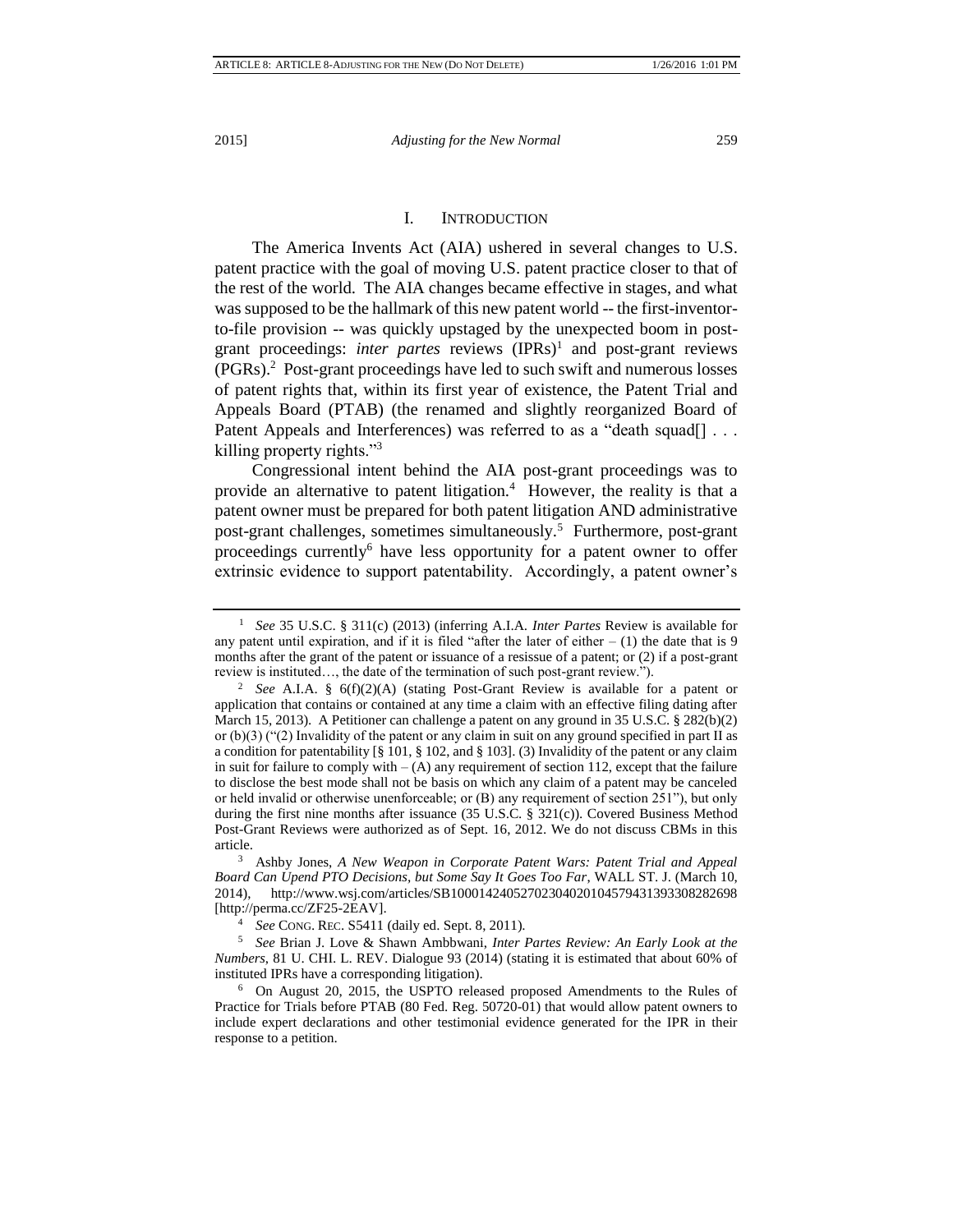best chance of surviving a petition for a post-grant proceeding starts at the very beginning of the patenting process: in drafting and prosecution.

IPR petitions are not automatically granted; PTAB decides whether or not to institute an IPR after reviewing the petition and, if one is filed, the Patent Owner's Preliminary Response (POPR). The statutory threshold an IPR petitioner must meet for institution is a "reasonable likelihood that the petitioner would prevail with respect to at least 1 of the claims challenged in the petition."<sup>7</sup>

Therefore, the first goal for the patent owner is to prevent IPR institution. What can a patent owner do to have enough support in the patent file history or other relevant publicly-available documents to show that the petitioner is unlikely to prevail and hence achieve denial of institution?

In this article we will first discuss the patent owner-unfriendly aspects of *inter partes* reviews (IPRs). We will then explore drafting and prosecution strategies to enhance the possibilities of success for the patent owner in IPRs. PGRs will not be a focus of this article because, as of August 20, 2015, only 13 petitions for PGR have been filed, 3 have been instituted, and none has had a final written decision.<sup>8</sup>

# II. SO FAR, IPRS HAVE BEEN EXTREMELY FAVORABLE TO **CHALLENGERS**

#### *A. Procedural Factors*

Procedurally, IPRs favor petitioners for a number of reasons, one of which is time. IPRs can be filed anytime up until a patent expires.<sup>9</sup> If a patent is not in litigation, the petitioner has nearly unlimited time to prepare a petition, including finding an expert and preparing an expert declaration to support the petition. If a patent is in litigation, the petitioner has up to twelve months from service of the complaint in which to file a petition.<sup>10</sup> But even one year seems an eternity compared to the three months a patent owner has to prepare a  $POPR<sup>11</sup>$  in an effort to have the IPR petition denied.

In addition, petitioners are allowed to generate and submit declaratory

<sup>7</sup> 35 U.S.C. § 314(a) (2013).

<sup>8</sup> *See* Larose Indus. v. Choon's Design Inc., PGR2014-00008 (P.T.A.B. filed Aug. 5, 2014); Accord Healthcare, Inc. v. Helsinn Healthcare S.A., PGR2014-00010 (P.T.A.B. filed Sept. 2, 2014); American Simmental Assn. v. Leachman Cattle of Colo., LLC, PGR2015- 00003 (P.T.A.B. filed Aug. 27, 2013); American Simmental Assn. v. Leachman Cattle of Colo., LLC, PGR2015-00005 (P.T.A.B. Jan. 30, 2015).

<sup>9</sup> *See* § 311(c).

<sup>10</sup> *See* 35 U.S.C. § 315(b) (2011).

<sup>11</sup> *See* 37 C.F.R. § 42.107(b) (2014) ("The preliminary response must be filed no later than three months after the date of a notice indicating that the request for an *inter partes* review has been granted a filing date.").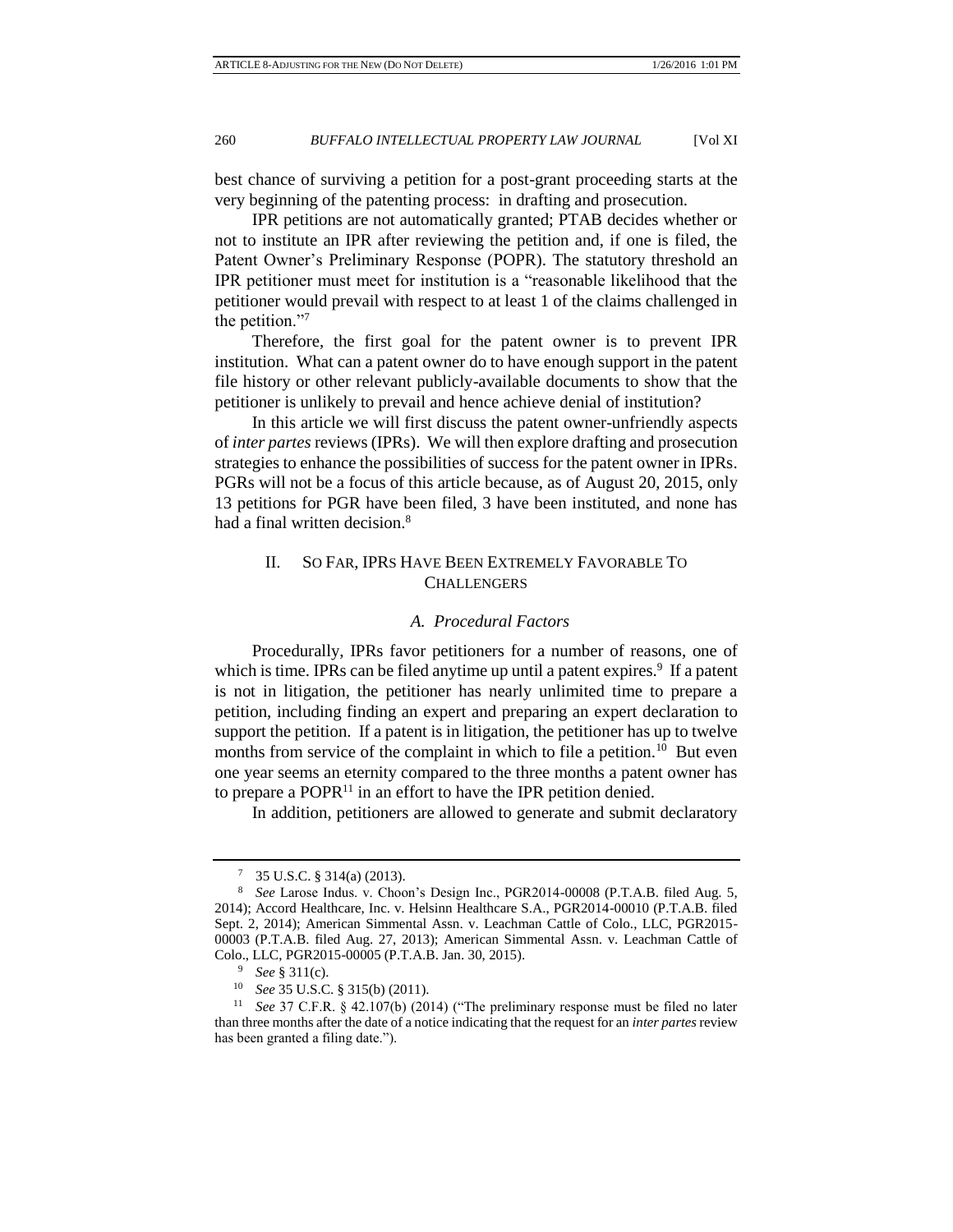evidence to bolster the petition, $12$  while patent owners currently are not allowed to "present new testimony evidence beyond that already of record" in the POPR.<sup>13</sup> However, patent owners may be able to rely on testimony generated during the prosecution of the challenged patent or even related patents.<sup>14</sup>

In addition to the lack of temporal limits to filing an IPR on any given patent (up until a patent expires or the claims are held unpatentable), there is also no limit on the number of petitions that may be filed on any given patent. While PTAB does sometimes consolidate IPRs, or refuse to institute IPRs, for "redundancy" reasons,<sup>15</sup> it is possible for a patent owner to face multiple IPRs and/or district court litigation on the same patent, simultaneously or in succession. As one can imagine, this sort of multiplicity will further dilute a patent owner's resources. Currently, the only deterrent preventing a petitioner from filing multiple petitions is the cost of filing itself—there is no "loser pays" clause in the statute or disciplinary rules to act as deterrent.

#### *B. Substantive Factors*

Against the backdrop of the procedural factors favoring petitioners,<sup>16</sup> one must also add the substantive features that come with PTAB as the forum, rather than a district court. First and foremost, the threshold for instituting an IPR is that "there is a reasonable likelihood that the petitioner will

<sup>15</sup> *See* 35 U.S.C. § 325(d) (2012) ("... In determining whether to institute or order a proceeding under this chapter, chapter 30, or chapter 31, the Director may take into account whether, and reject the petition or request because, the same or substantially the same prior art or arguments previously were presented to the Office."). So far in PTAB decisions, "presented to the Office" has meant both in prosecution (including original prosecution, reexamination, and reissue) or in another IPR.

<sup>16</sup> *See infra* Article 2, Stacy Lewis and Tom Irving, *Very Few Appreciated Just How Bad AIA Inter Partes Reviews (IPRs) Would Be for Patent Owners, Although IPR Denials Have Been, for Patent Owners, A Glimmer of Hope*.

<sup>12</sup> *See* 37 C.F.R. § 42.104 (2014).

<sup>13</sup> *See* 37 C.F.R. § 42.107(c) (2014) ("The preliminary response shall not present new testimony evidence beyond that already of record, except as authorized by the Board.").

<sup>14</sup> *See* Anova Food, LLC v. Sandau, IPR2013-00114, Paper 11 (P.T.A.B. June 25, 2014) ("37 C.F. R  $\&$  42.107(c) applies only to 'new' testimony that was taken specifically for the purpose of the *inter partes* review proceeding at issue, as supported by the discussion and the comments that accompanied the rule. For example, a party submitting the prosecution history for the challenged patent may include a copy of the declarations contained therein. The Declaration of Milton M. Yasunaga represents new testimonial evidence as it was created specifically for this proceeding, and authorization from the Board was not obtained before its filing. Accordingly, it will be not be relied upon for purposes of institution. The evidence on which it relies, however, such as Declaration of Darren Zobrist that was filed in the United States District Court for the District of Hawaii in Civil No. CV 11 00795 (Ex. 2009), is not 'new' testimonial evidence relied upon by the Patent Owner to support the contentions in the preliminary response, and thus can be appropriately submitted with the response.").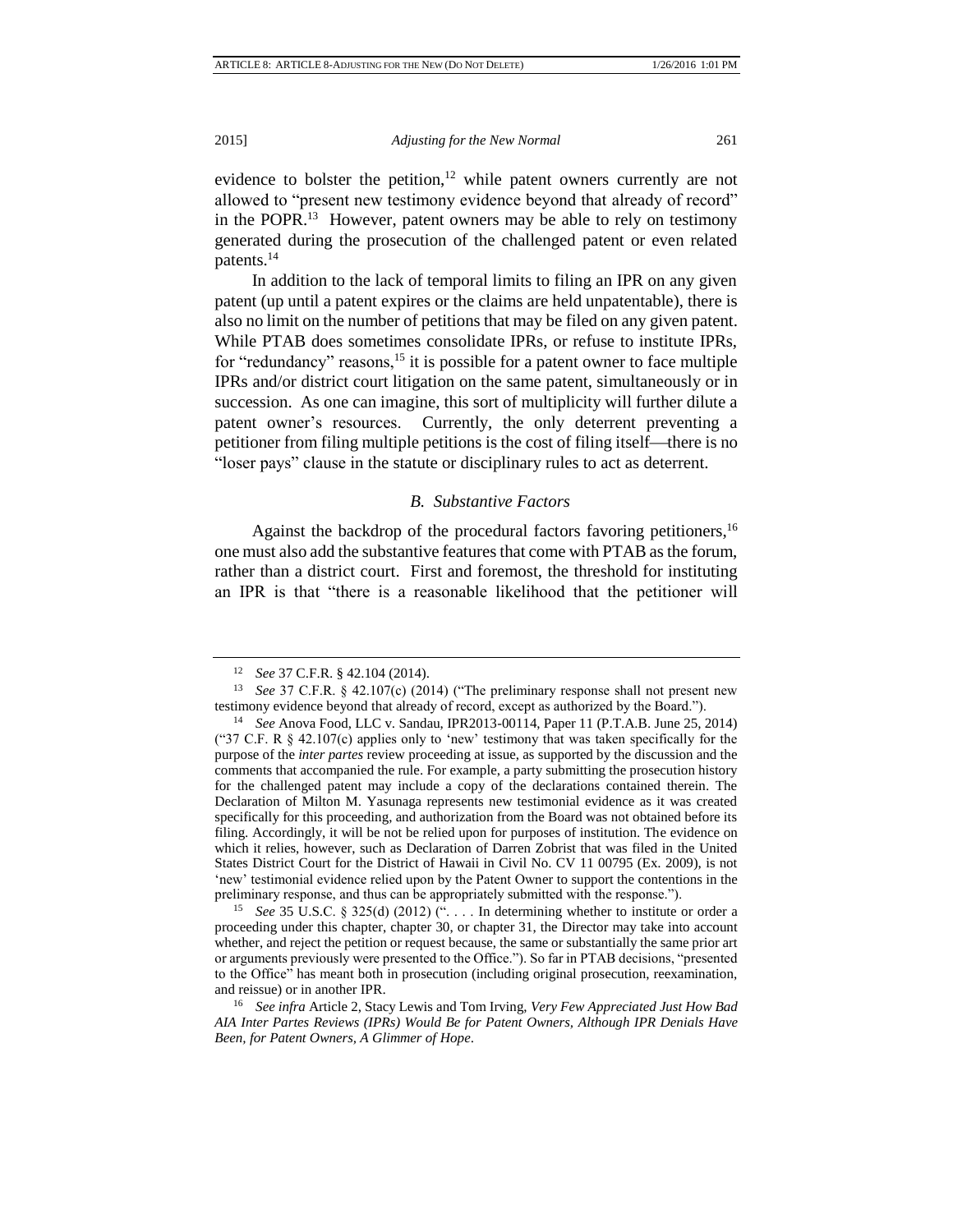prevail."<sup>17</sup> If an IPR is instituted, the petitioner carries the burden of persuasion to establish unpatentability by a "preponderance of the evidence."<sup>18</sup> This is a lower burden of proof on the petitioner to show that a claim should be cancelled as "unpatentable," compared to the district court standard of "clear and convincing evidence" of invalidity.

Patent owners must also defend claims before PTAB under a different claim construction standard than that of a district court. In considering the patentability of the claims, PTAB uses the "broadest reasonable interpretation" (BRI) standard for claim construction. PTAB's use of this standard was recently upheld by Federal Circuit.<sup>19</sup>

There is also no presumption of validity before PTAB, as there is in a district court. Moreover, PTAB does not have to defer to other administrative proceeding decisions or judicial decisions, whether interim (e.g. claim construction<sup>20</sup>) or final.<sup>21</sup>

Moreover, amending claims that may appear too broad under the broadest reasonable interpretation standard has been nearly impossible in IPR so far, unlike in the old *inter partes* reexamination.<sup>22</sup> For example, in the 339 IPR Final Written Decisions to date, $^{23}$  it is estimated that substitute claims were submitted in about 22%  $(75/339)$  of cases.<sup>24</sup> Yet the motions have been granted in only 4 cases (1.2%, 4/339 cases overall; 5% 4/75 cases in which substitute claims were considered). $25$ 

# *C. Reality*

Current statistics reveal that IPR petitions are granted at a rate of 67% (1389/2084), and at a rate of 73% if joinder decisions are included

<sup>17</sup> *See* 35 U.S.C. § 314(a) (2012).

<sup>18</sup> *See* 35 U.S.C. § 316(e) (2012).

<sup>19</sup> *See generally In re* Cuozzo Speed Techs., LLC, 793 F.3d 1268, 1278-79(Fed. Cir. 2015).

<sup>20</sup> Changes to Implement *Inter Partes* Review Proceedings, Post-Grant Review Proceedings, and Transitional Program for Covered Business Method Patents, 77 Fed. Reg. 48,680, 48,697 (Aug. 14, 2012); *see also* 37 C.F.R. § 42.100(b) (2014); Changes to Implement *Inter Partes* Review Proceedings, Post-Grant Review Proceedings, and Transitional Program for Covered Business Method Patents, 77 Fed. Reg. 48,680, 48,697 (Aug. 14, 2012); Office Patent Trial Practice Guide, 77 Fed. Reg. 48,756, 48,766 (Aug. 14, 2012).

<sup>21</sup> *See* 35 U.S.C. § 325(d) (2012); Fresenius USA, Inc. v. Baxter Int'l., Inc. (Fresenius II), 721 F.3d 1330 (Fed. Cir. 2013), *cert. denied*, 134 S. Ct. 2295 (2014); *In re* Baxter Int'l, 678 F.3d 1357 (Fed. Cir. 2012).

<sup>22</sup> *See infra* Article 6, Stacy Lewis and Tom Irving, *Amending Rather Than Cancelling Claims in Inter Partes Reviews*.

<sup>23</sup> *See* Finnegan, Henderson, Farabow, Garrett & Dunner, LLP Research (March 1, 2015), <http://www.aiablog.com/claim-and-case-disposition/> [http://perma.cc/N9Q8-RARZ] (with thanks to Dan Klodowski, Kai Rajan, Elliot Cook, and Joe Schaffner).

<sup>24</sup> *Id.*

<sup>25</sup> *Id.*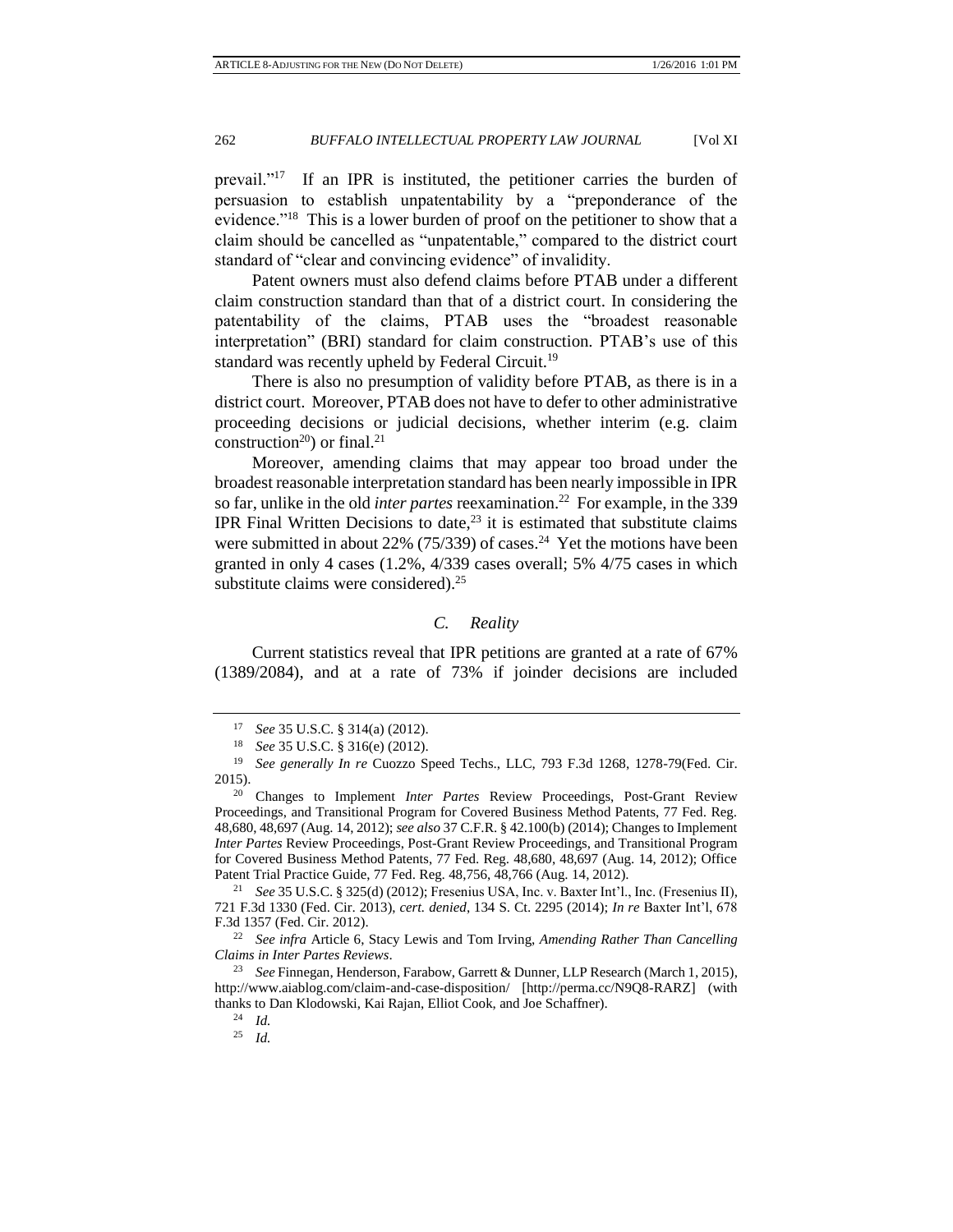$(1521/2084).$ <sup>26</sup> Thus, the threshold for petitioners to show "a reasonable likelihood that the petitioner would prevail with respect to at least 1 of the claims challenged in the petition  $[$ , $]$ "<sup>27</sup> does not appear to be a significant barrier to institution. And once instituted, there is currently a very high rate of claims being found unpatentable:  $74\%$  (3562/4829).<sup>28</sup>



Exhibit A: IPR Results by Claim. As of July 1, 2015. Source: Finnegan research.



thanks to Dan Klodowski, Kai Rajan, Elliot Cook, and Joe Schaffner).

.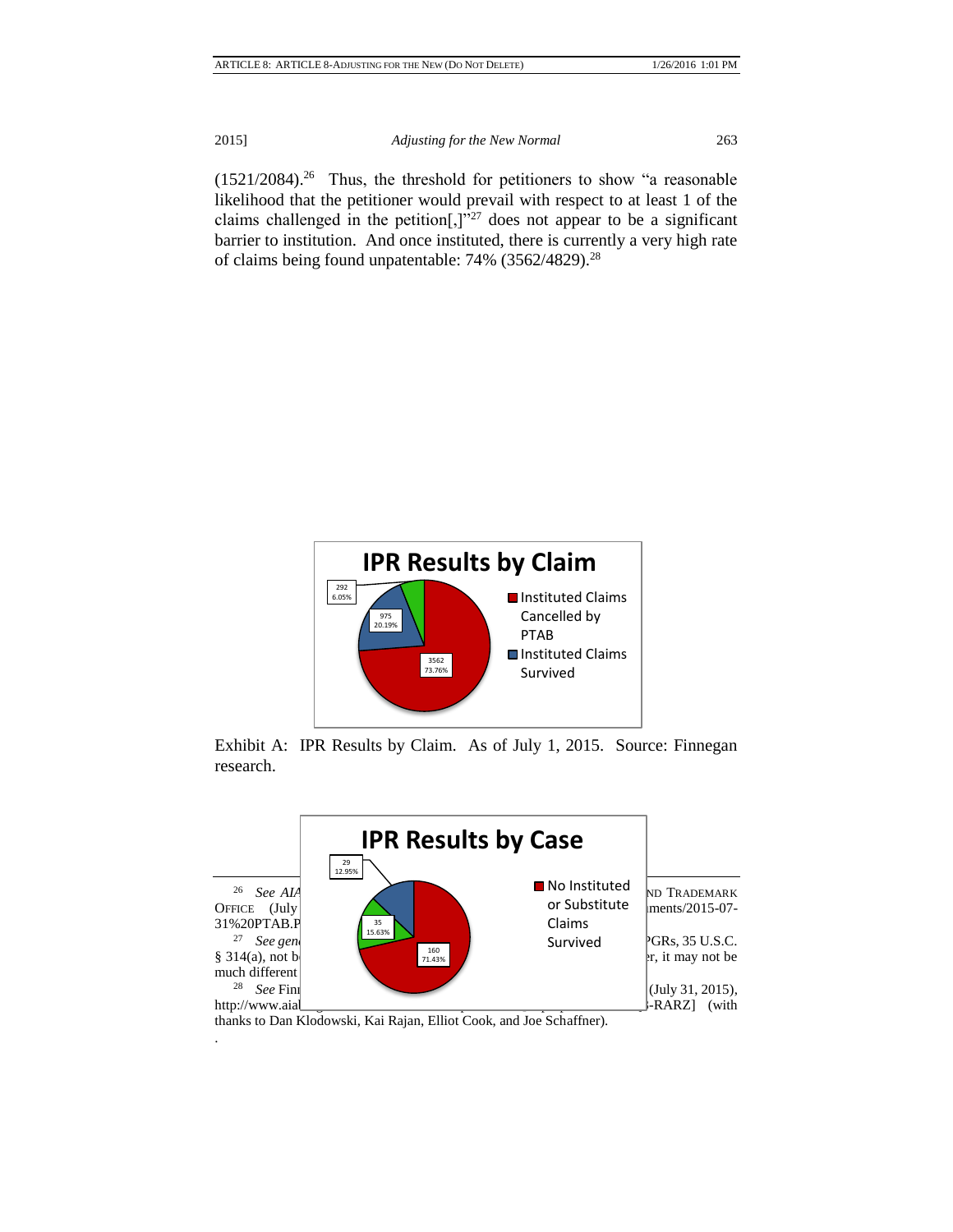Exhibit B: IPR Results by Case. As of July 1, 2015. Source: Finnegan research. A "mixed" outcome means at least one claim was held unpatentable and at least one claim survived.

# III. DRAFTING US PATENT APPLICATIONS TO ENHANCE CHANCES OF SUCCESS AT WITHSTANDING IPR PETITIONS

# *A. Several claims with varying claim scope increase likelihood that one or more claims will survive*

Patent applications should be drafted to allow for flexibility during prosecution, which means including as many embodiments of the invention as possible. Patents with several claims of varying claim scope have an increased likelihood that one or more claims will survive in a subsequent IPR proceeding. Ideally, the claim set should include both broad and narrow claims. The narrower claims, assuming that they are likely to be infringed, will provide the strongest patentability position during both prosecution and subsequent efforts to have IPR petitions denied. The broader claims can offer context for claim interpretation of the narrower claims, as well as protect the invention from design-around variants.

Numerous claims of varying scope may also deter the filing and institution of IPRs. A patent with 100 claims will require a petitioner to either file multiple IPRs to challenge every claim, or to pick and choose claims to attack. It may very well be that a patent owner is willing to cancel a few of the challenged claims if certain other, more important, claims are left unchallenged. Once there is a Final Written Decision issued in an IPR, the petitioner (and real party in interest with privity) will be estopped from further challenging any of the claims of that patent on "any ground that the petitioner raised or reasonably could have raised during that *inter partes* review."<sup>29</sup>

*Garmin Int'l, Inc. v. Cuozzo Speed Technologies LLC*, IPR2012- 00001,<sup>30</sup> highlights why patent owners should consider reciting important

<sup>29</sup> *See* 35 U.S.C. §315(e) (2012).

<sup>30</sup> *See* Garmin Int'l, Inc. v. Cuozzo Speed Technologies LLC, IPR2012-00001, Paper 59 (P.T.A.B. Nov. 12, 2013), *aff'd sub nom. In re* Cuozzo Speed Technologies, LLC, 793 F.3d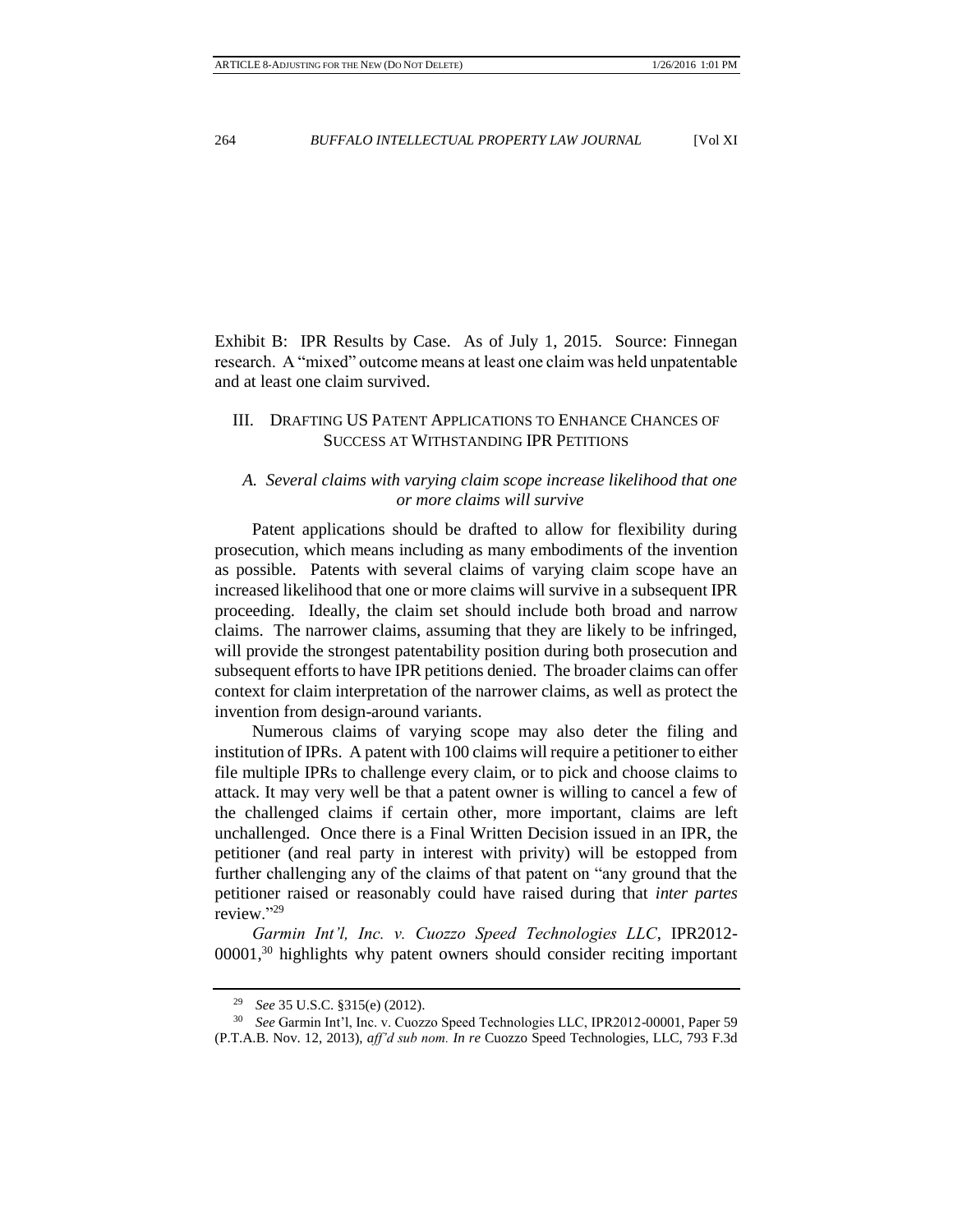subject matter in a narrow claim. Garmin challenged 20 claims of Cuozzo's patent, U.S. 6,778,074. PTAB instituted trial only on 3 claims: 10, 14, and 17, which read:

10. A speed limit indicator comprising:

a global positioning system receiver;

a display controller connected to said global positioning system receiver, wherein said display controller adjusts a colored display in response to signals from said global positioning system receiver to continuously update the delineation of which speed readings are in violation of the speed limit at a vehicle's present location; and a speedometer integrally attached to said colored display.

- 14. The speed limit indicator as defined in claim 10, wherein said colored display is a colored filter.
- 17. The speed limit indicator as defined in claim 14, wherein said display controller rotates said colored filter independently of said speedometer to continuously update the delineation of which speed readings are in violation of the speed limit at a vehicle's present location.

Original claim 18, which was not instituted, read: "The speed limit indicator as defined in claim 10, wherein said speedometer comprises a liquid crystal display.

Cuozzo filed a Motion to Amend Claims by substituting proposed new claims 21-23, which read:

21. (Proposed substitute for original claim 10): A speed limit indicator comprising: a global positioning system receiver determining a vehicle's

present location, a vehicle's present speed and a speed limit at the vehicle's present location;

a display controller connected to said global positioning system receiver, wherein said display controller adjusts a colored display in response to signals indicative of the speed limit at the vehicle's present location from said global positioning system receiver to continuously update the delineation of which speed readings determined by the

<sup>1268 (</sup>Fed. Cir. 2015).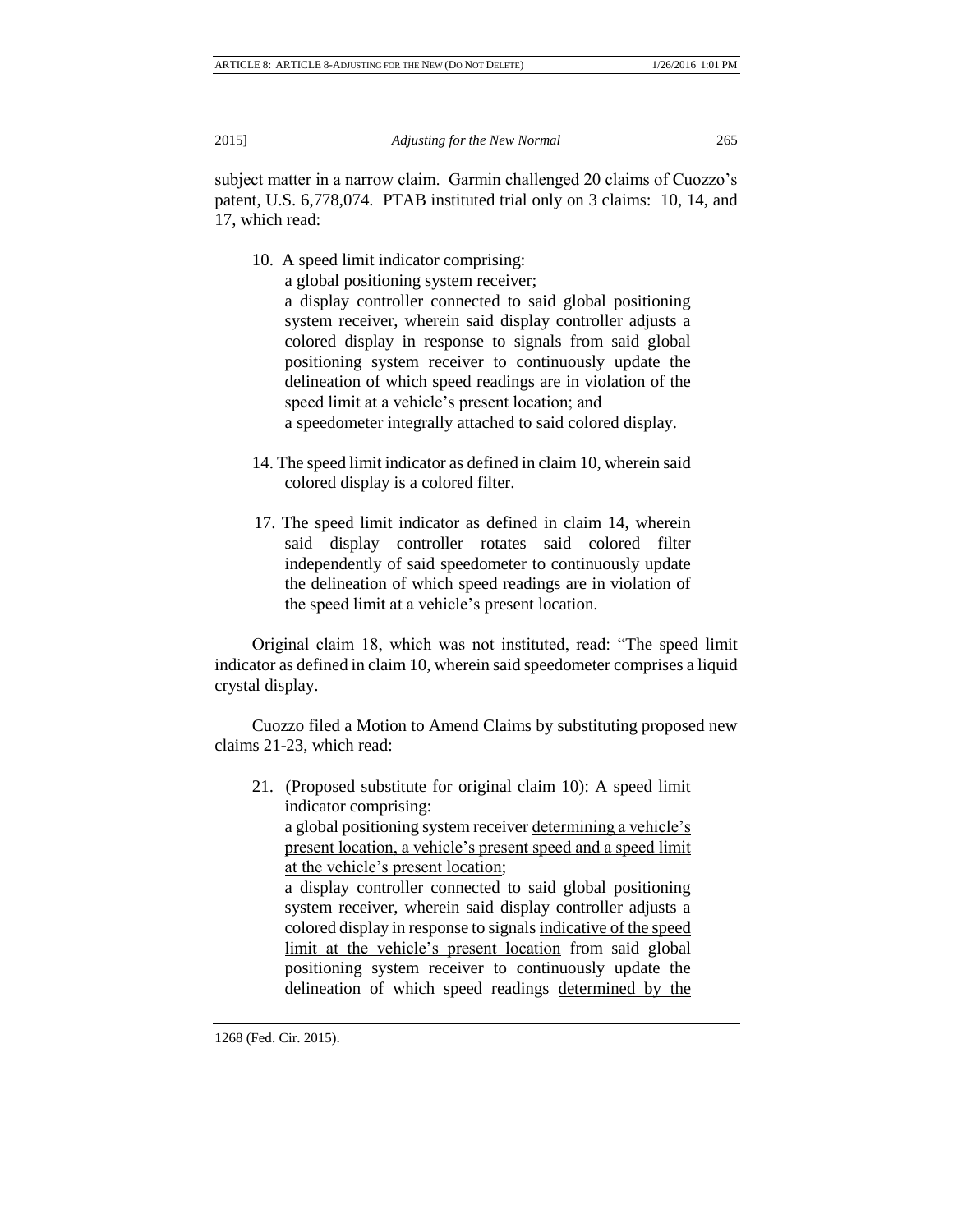global positioning system receiver are in violation of the speed limit at [[a]] the vehicle's present location; and a speedometer integrally attached to said colored display, wherein the speedometer comprises a liquid crystal display, and wherein the colored display is the liquid crystal display.

- 22. (Proposed substitute for original claim 14): The speed limit indicator as defined in claim 21, wherein said global positioning system receiver compares the vehicle's present speed and the speed limit.
- 23. (Proposed substitute for original claim 17): The speed limit indicator as defined in claim 21, wherein the display controller continuously adjusts the liquid crystal display to show speed readings in a first color or colored region when the vehicle's present speed exceeds the speed limit at the vehicle's present location and a color or colored region different from the first color when the vehicle's present speed is less than the speed limit at the vehicle's present location.<sup>31</sup>

PTAB denied Cuozzo's motion to amend because proposed substitute claim 21 added more than just limitations of original dependent claims. Compared to original claim 10, proposed substitute claim 21 added "wherein the speedometer comprises a liquid crystal display, and wherein the colored display is the liquid crystal display." Original claim 18 only recited "that the speedometer comprises a liquid crystal display, not also that the colored display is that same liquid crystal display."<sup>32</sup> According to proposed substitute claim 21, the speedometer has to integrally attach to a colored display, and that colored display is a liquid crystal display and a component of the speedometer.<sup>33</sup>

PTAB held, however, that this proposed substitute claim would violate the statutory prohibition on broadening the scope of the claims or introducing new matter.<sup>34</sup> PTAB found that the patent owner did not show written description support for the proposed substitute claim limitation in the original

<sup>31</sup> *See* Garmin Int'l, Inc. v. Cuozzo Speed Technologies LLC, IPR2012-00001, Paper 32 (P.T.A.B. March 11, 2013).

<sup>32</sup> *See* Garmin Int'l, Inc. v. Cuozzo Speed Technologies LLC, IPR2012-00001, Paper 59 (P.T.A.B. Nov. 13, 2013), *aff'd sub nom. In re* Cuozzo Speed Technologies, LLC, 793 F.3d 1268 (Fed. Cir. 2015).

<sup>33</sup> *See id.* at 4-5.

<sup>34</sup> *See* Garmin Int'l, Inc. v. Cuozzo Speed Technologies LLC, IPR2012-00001, Paper 59, at 47 (P.T.A.B. Nov. 13, 2013). *See* 35 U.S.C. § 316(d)(3) (2012).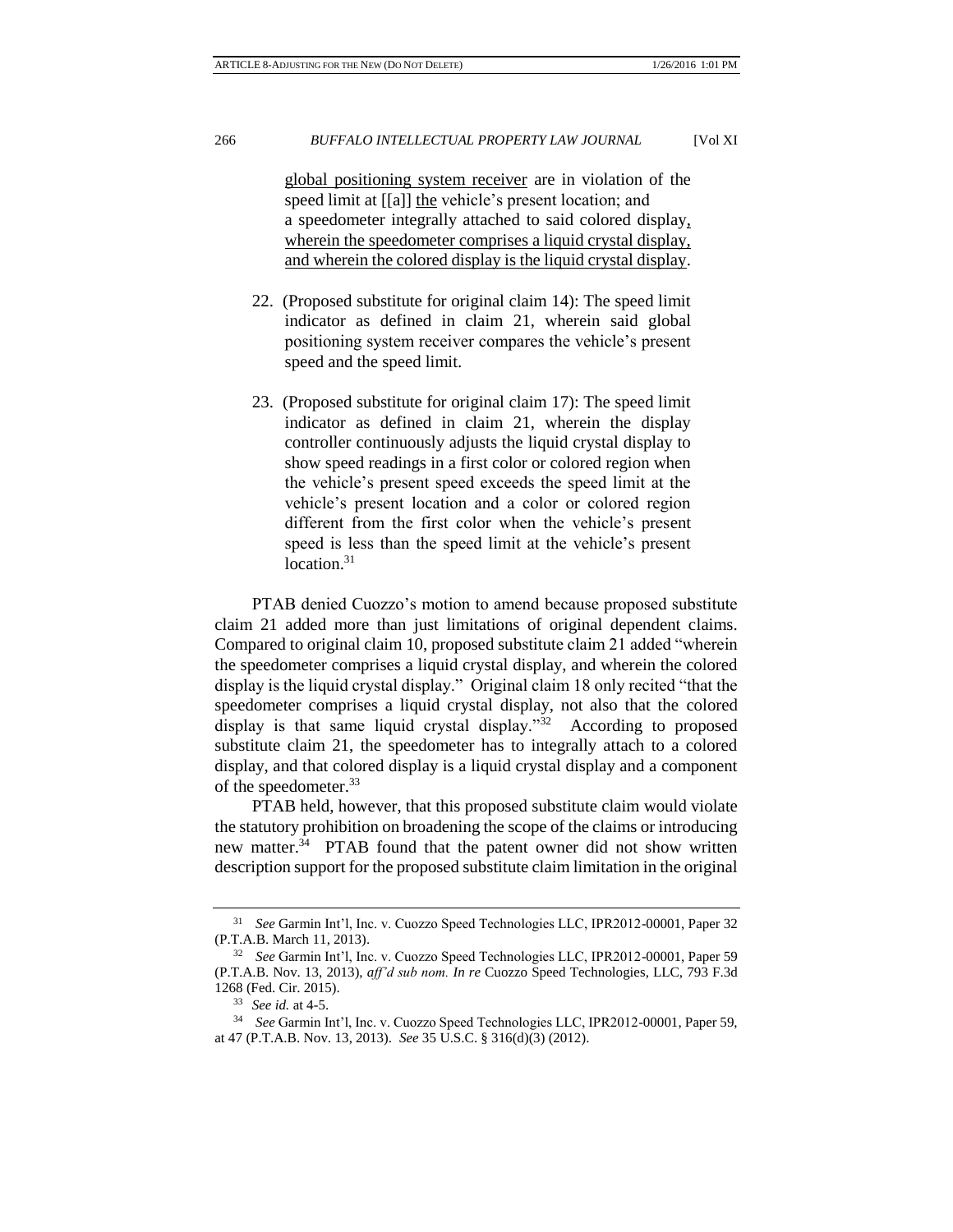disclosure "that the colored display is the liquid crystal display comprised by the speedometer."<sup>35</sup> According to PTAB, the "original disclosure . . . does not describe an embodiment using a single liquid crystal display to show the speed readings of a speedometer as well as the delineations of which speed readings violate the speed limit at the vehicle's present location<sup>[1,1,1,136</sup> Thus, PTAB concluded that proposed substitute claims 21-23 enlarged the claim scope because original claims 10, 14, and 17 did not cover a speedometer and a colored display subsumed completely within the speedometer, "[y]et, that arrangement would be within the scope of substitute claim 21[.]"37

The take-home message from *Garmin v. Cuozzo* is clear: If the patent owner had drafted narrower claims covering additional embodiments, with corresponding description in the specification, there would have been no need to try and amend the claims to avoid an unpatentability holding by PTAB. Thus, drafting several claims with varying claim scope increases the likelihood that one or more claims will survive.

## *B. Several patents from one patent application*

Pursuing continuation applications after issuance of a parent patent to pursue additional claim scope has long been considered good practice. But in today's post-AIA world, keeping a family member alive<sup>38</sup> can help a patent owner facing an IPR challenge as well. For example, if PTAB does not allow the patent owner to enter a particular proposed substitute claim, such subject matter can still be pursued in a pending family member, assuming the subject matter of the proposed substitute claim is patentably distinct from any canceled claims.<sup>39</sup>

In *A.C. Dispensing Equipment Inc. v. Prince Castle LLC*, IPR2014- 00511, PTAB refused to authorize petitioner to file a motion to stay patent owner's prosecution of a continuation application, noting that "whether any of the claims in the '497 patent will be canceled is an issue that is not yet decided and will not necessarily be decided until a final written decision is entered in this case and appeals from it are exhausted. To bar Patent Owner

<sup>39</sup> *See generally* 37 C.F.R. § 42.73(d)(3) (2014). *But see* A.C. Dispensing Equip. Inc. v. Prince Castle LLC, IPR2014-00511, Paper 18 (P.T.A.B. Oct. 17, 2014) ("Patent Owner will not be permitted to obtain in a patent any claims that are not patentably distinct from any claim that is canceled as a result of this proceeding.").

<sup>35</sup> *See* Garmin Int'l, Inc. v. Cuozzo Speed Technologies LLC, IPR2012-00001, Paper 59, at 47-48 (P.T.A.B. Nov. 13, 2013).

<sup>36</sup> *Id*. at 48.

<sup>37</sup> *Id*. at 49.

<sup>38</sup> *See* Tafas v. Doll, 559 F.3d 1345, 1362 (Fed. Cir. 2009) (cautioning to avoid "unreasonable and unexplained delay"); Symbol Technologies, Inc. v. Lemelson Medical, Educ. & Research Found., 422 F.3d 1378, 1381 (Fed. Cir. 2005) (cautioning to avoid "unreasonable and unexpected delay"); *In re* Bogese II, 303 F.3d 1362, 1367 (Fed. Cir. 2002) (cautioning to avoid "unreasonable and unexplained delay").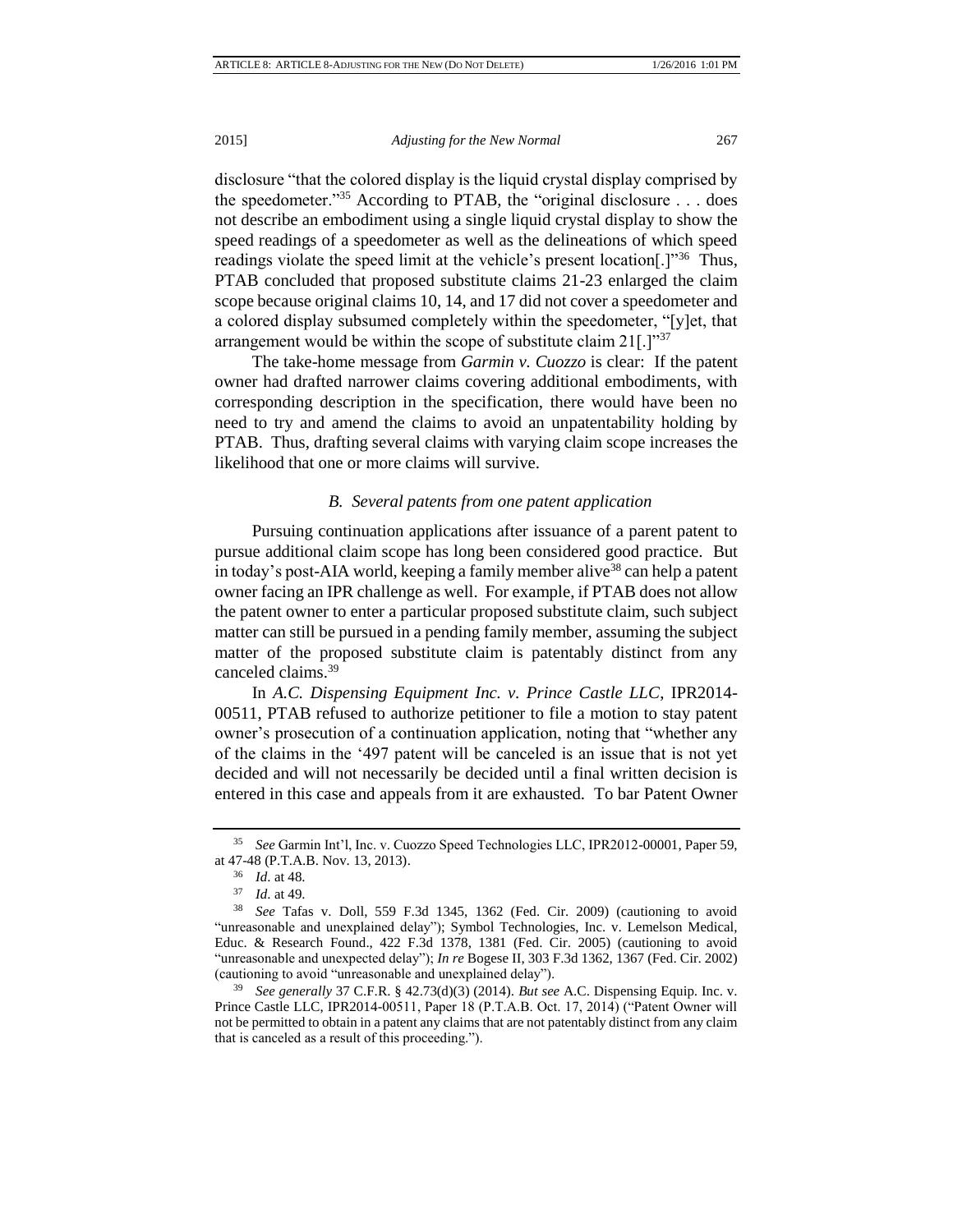from prosecuting claims now that may be patentably indistinct from the claims under review thus would be premature."<sup>40</sup>

Similarly, in *Game Show Network, LLC v. John H. Stephenson*, IPR2013-00289,<sup>41</sup> PTAB denied petitioner's motion to terminate or stay patent owner's concurrent reexamination proceeding. In the reexamination, patent owner had requested amendments of the claims at issue in the IPR. PTAB did not interpret any part of the AIA to "prohibit[] a patent owner from requesting an ex parte reexamination to amend claims at issue in a concurrent IPR."<sup>42</sup> PTAB also looked to the guidance of *Idle Free Sys., Inc. v. Bergstrom, Inc.*, IPR2013-00027, Paper 26 (June 11, 2013),<sup>43</sup> indicating that patent owners "may pursue new claims in another type of proceeding before the Office during trial."<sup>44</sup> There is no rule "that any other form of amendment to claims challenged in an IPR must be obtained within the IPR.<sup>45</sup> There is only a rule that "preclude[s] patent owner from taking action inconsistent with an adverse judgment in this IPR, including obtaining a claim that is not 'patentability distinct' from a claim that is canceled in this proceeding. 37 C.F.R.  $§42.73(d)(3)(i).$ <sup>746</sup>

Additionally, evidence and arguments submitted in the prosecution history of other applications could be referenced in a POPR to support the patentability of the claims challenged in the IPR. $47$  The benefit of these submissions is further discussed below.

<sup>43</sup> *See Informative Opinions*, UNITED STATES PATENT AND TRADEMARK OFFICE (Mar. 6, 2015), http://www.uspto.gov/patents-application-process/appealing-patentdecisions/decisions-and-opinions/informative-opinions-0 [http://perma.cc/T68W-2RC7] (identifying Idle Free Sys., Inc. v. Bergstrom, Inc., IPR2013-00027, Paper 26 (P.T.A.B. 2013) as an informative opinion).

<sup>45</sup> Game Show Network, LLC v. Stephenson, IPR2013-00289, Paper 31 (P.T.A.B. Mar. 21, 2014).

<sup>46</sup> *Id*. at FN 2.

<sup>40</sup> *See* A.C. Dispensing Equip. Inc. v. Prince Castle LLC, IPR2014-00511, Paper 18 (P.T.A.B. Oct. 17, 2014).

<sup>41</sup> *See* Game Show Network, LLC v. Stephenson, IPR2013-00289, Paper 31 (P.T.A.B. Mar. 21, 2014).

<sup>42</sup> *See* 35 U.S.C. § 316(d) (2012); Game Show Network, LLC v. Stephenson, IPR2013- 00289, Paper 31 (P.T.A.B. Mar. 21, 2014)*.*

<sup>44</sup> *See* Game Show Network, LLC v. Stephenson, IPR2013-00289, Paper 21 (P.T.A.B. Jan. 21, 2014).

<sup>47</sup> *See* 37 C.F.R. § 42.107(c) (2014) ("*No new testimonial evidence*. The preliminary response shall not present new testimony evidence beyond that already of record, except as authorized by the Board."); *see also* Anova Food, LLC. v. Sandau, IPR2013-00114, Paper 11 (P.T.A.B. June 25, 2014) ("37 C.F. R  $\S$  42.107(c) applies only to 'new' testimony that was taken specifically for the purpose of the *inter partes* review proceeding at issue, as supported by the discussion and the comments that accompanied the rule. For example, a party submitting the prosecution history for the challenged patent may include a copy of the declarations contained therein."). But note that the USPTO's amended rules released Aug. 20, 2015, if adopted, would relax these prohibitions.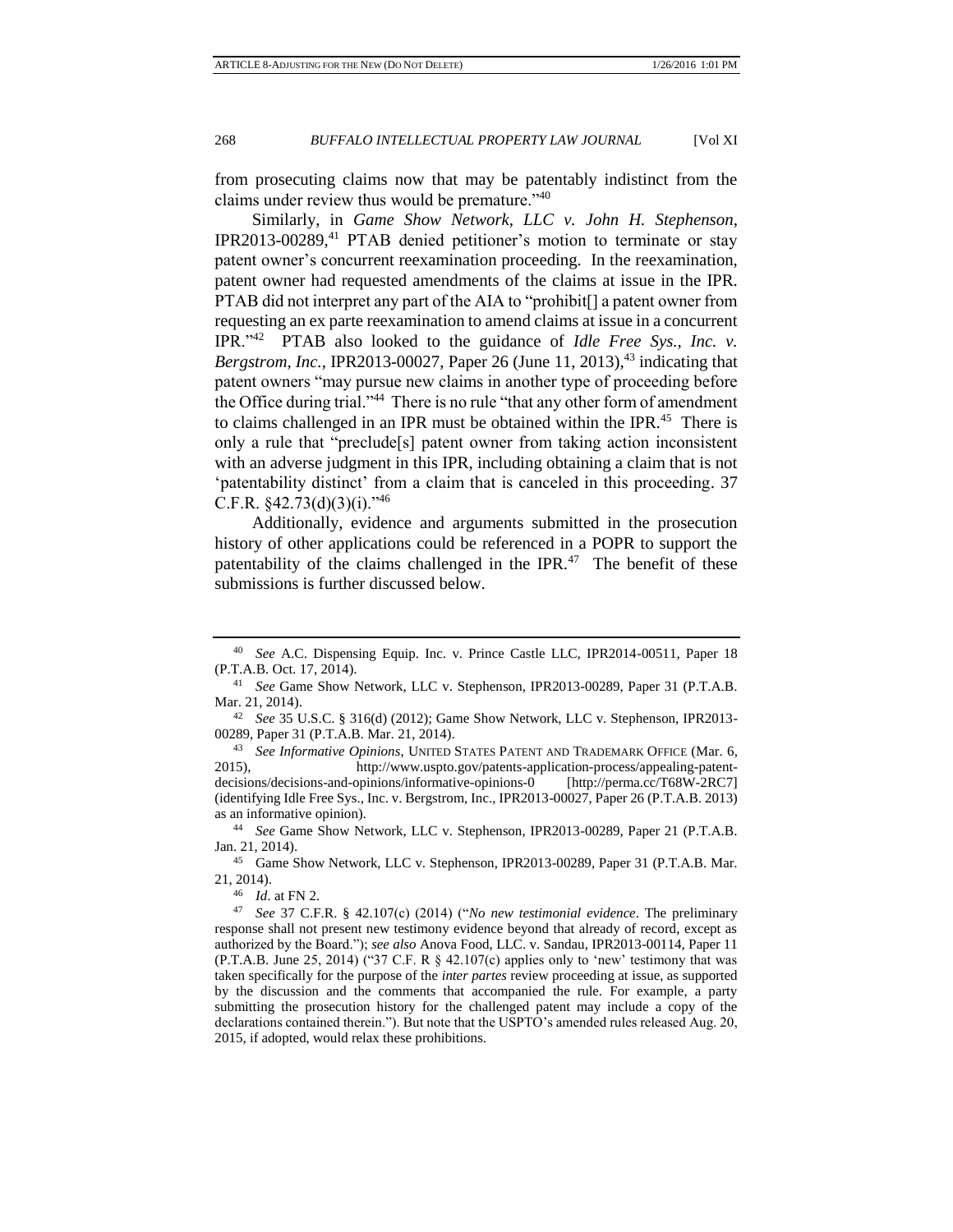#### *C. Obtain Desired Claim Scope*

Claim construction is an important part of PTAB's decision whether or not to institute an IPR,<sup>48</sup> and, if instituted, is typically an important part of PTAB's Final Written Decision. Our research indicates that so far, of 339 final written decisions analyzed, 96% have addressed claim construction.<sup>49</sup>

Claim construction may even be the basis for denial of a petition. For example, in *Polygroup Ltd. v. Willis Electric Co., Ltd.*, IPR2014-01264,<sup>50</sup> PTAB denied the petition because, based on its claim construction, the references did not disclose the claim limitations.<sup>51</sup>

As during prosecution, the claims of a patent in an IPR are given their broadest reasonable interpretation (BRI) by PTAB.<sup>52</sup> Usually PTAB's final written decision BRI is based on intrinsic evidence,<sup>53</sup> but PTAB has not been reluctant to use dictionary definitions.<sup>54</sup>

Obviously, it is in the patent owner's interest to have PTAB adopt a BRI that does not render the claims unpatentable. However, in an IPR, the patent owner may be forced to argue a proposed claim construction without knowledge of the petitioner's intended product (e.g. in a POPR), and with strict limits on discovery. Therefore, the patent owner needs to consider laying the foundation for a desired claim construction when drafting the claim language and specification.

This means following fundamental drafting principles, such as checking whether each claim term is necessary, clearly defined, and consistently used. Perhaps it also means using patent profanity words such as "critical," "key," "fundamental," "necessary," and "essential," deliberately and judiciously, considering the dual objectives of patentability and proving infringement. Profanity for some embodiments could put limits on the BRI and could be

<sup>48</sup> *See* Corning Inc. v. DSM IP Assets B.V., IPR2013-00043, Paper No. 14 (P.T.A.B. May 13, 2013) ("As a step in our analysis for determining whether to institute a trial, we determine the meaning of the claims. Consistent with the statute and the legislative history of the AIA, the Board will interpret claims of an unexpired patent using the broadest reasonable construction in light of the specification of the patent.").

<sup>49</sup> *See* Finnegan, Henderson, Farabow, Garrett & Dunner, LLP Research (July 1, 2015), <http://www.aiablog.com/claim-and-case-disposition/> [http://perma.cc/N9Q8-RARZ] (with thanks to Dan Klodowski, Kai Rajan, Elliot Cook, and Joe Schaffner).

<sup>50</sup> Polygroup Ltd. v. Willis Electric Co., Ltd., IPR2014-01264, Paper 12 (P.T.A.B. Jan. 30, 2015).

<sup>&</sup>lt;sup>51</sup> *Id.* at 10-11 ("Accordingly, these structures are not "light strings" as we have construed the term. Therefore, Petitioner has not shown, on this record, that [the references] describe "light strings" as required by independent claims 1 and 7.").

<sup>52</sup> 37 C.F.R. § 42.100(b) (2014); *see* In re Cuozzo Speed Techs., LLC, 793 F.3d 1268, 1278-79 (Fed. Cir. 2015).

<sup>53</sup> Cook, Rajan & Schaffner, *Claim Construction*, FINNEGAN AMERICA INVENTS ACT BLOG, http://www.aiablog.com/claim-construction/ [http://perma.cc/7SUS-P36D] (last updated July 1, 2015) (83% ).

<sup>54</sup> *Id.*(32% of final written decisions analyzed).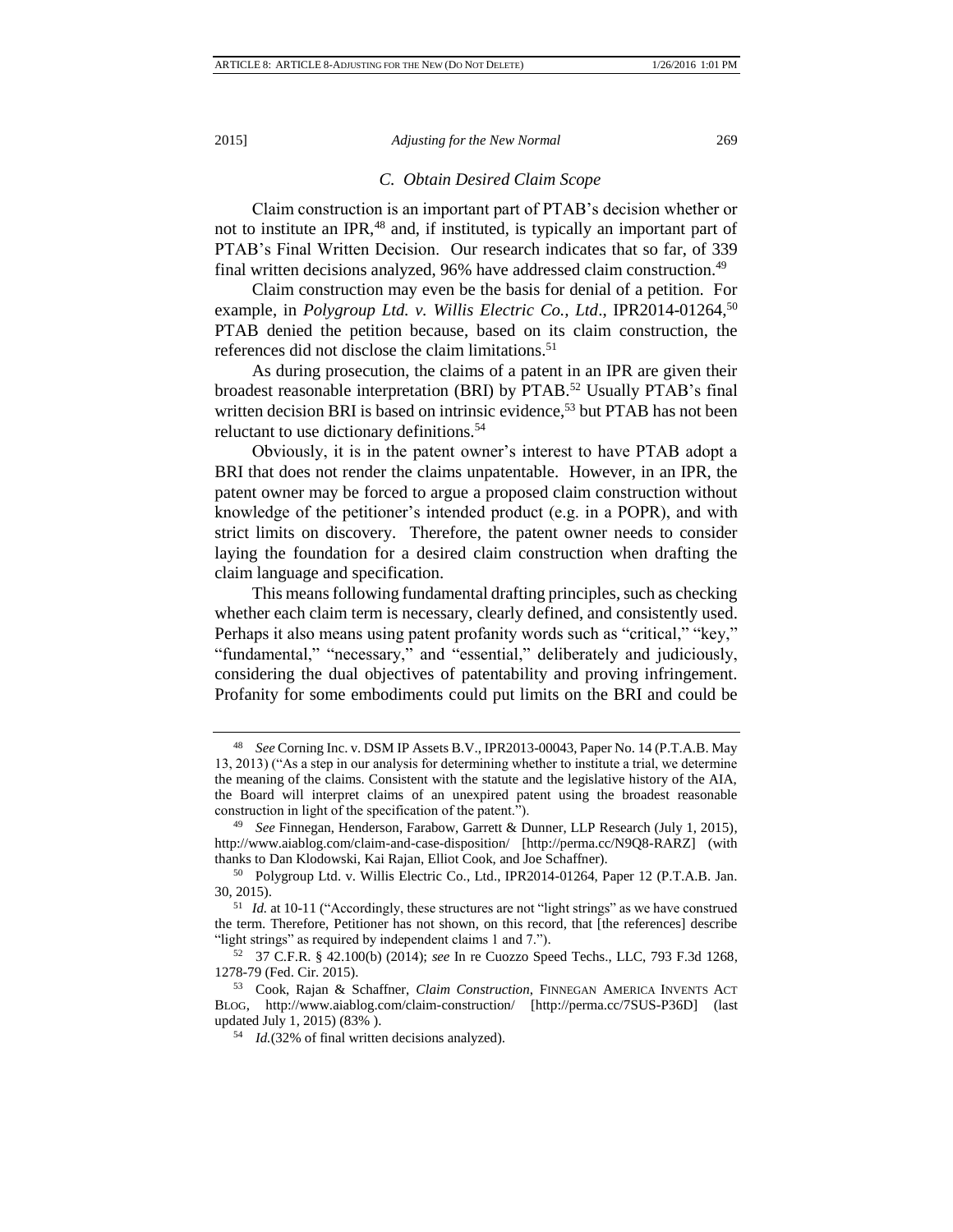advantageous to the patent owner,<sup>55</sup> while embodiments without profanity can provide a broad (fully-supported) claim scope for infringement purposes. This will lay the basis for a patent owner's desired claim construction, both at PTAB and in district court litigation.

Consider drafting the specification with multiple embodiments to mirror and support a range of claims having broad to narrow scope. The specification should be designed with the goal of supporting a BRI that maintains validity. Such a specification can be your best friend, particularly in the POPR, for contradicting a petitioner's proposed claim constructions!

# IV. PROSECUTING US PATENT APPLICATIONS TO ENHANCE CHANCES OF SUCCESS AT SURVIVING IPR

Unnecessary statements or submissions during patent prosecution have led to patent claims having an unnecessarily narrow construction. This has led to a trend for lean and clean file histories. Now, in our new world of patent owner-unfriendly IPRs,<sup>56</sup> a patent owner may wish to reconsider whether less is still more in a specification and/or file history. Instead, solid evidentiary showings and possibly declarations, in addition to detailed examiner interview summaries and on-point legal arguments,  $57$  may help to develop strong patentability records. Prudently establishing such records during prosecution could support a patent owner's efforts to persuade PTAB that the petitioner does not have a "reasonable likelihood" of success and thus achieve denial of institution.

Submission of evidence during prosecution requires careful thought and planning. Evidence or a declaration thrown together in haste, or otherwise considered defective, may even be harmful rather than helpful.<sup>58</sup> Additionally, inequitable conduct is still alive and well post-*Therasense*. 59

<sup>55</sup> *See, e.g.,* Conopco, Inc. v. Procter & Gamble Co., IPR2013-00510, Paper 2 (P.T.A.B. Nov. 18, 2013) (stating where Petitioner argued "no evidence in the '155 patent or its file history of the criticality of the recited ranges in the compositions as claimed[.]").

<sup>56</sup> *See also infra* Article 2, Stacy Lewis and Tom Irving, *Very Few Appreciated Just How Bad AIA Inter Partes Reviews (IPRs) Would Be for Patent Owners, Although IPR Denials Have Been, for Patent Owners, A Glimmer of Hope*.

<sup>57</sup> While an Examiner during prosecution may or may not be an attorney, all members of the PTAB are attorneys. Thus, while writing arguments in responses, it is important to provide citations to both the MPEP, which the Examiner will be familiar with, as well as case law, which the PTAB is bound by.

<sup>58</sup> *See, e.g.*, K-40 Electronics, LLC v. Escort, Inc., IPR2013-00203, Paper 6 (P.T.A.B. Aug. 29, 2013) (stating that PTAB instituted an IPR based on defective declaration submitted during prosecution).

<sup>59</sup> *See generally,* Aventis Pharma S.A. v. Hospira, Inc., 675 F.3d 1324 (Fed. Cir. 2012); Apotex, Inc. v. Cephalon, Inc., No. 06-cv-2768, 2011 WL 6090696 (E.D. Pa. 2011), *aff'd without opinion* 500 Fed. App'x 959 (Fed. Cir. 2013); Ohio Willow Wood Co. v. Alps S., LLC, 735 F.3d 1333 (Fed. Cir. 2013); Apotex, Inc. v. UCB, Inc., 763 F.3d 1354 (Fed. Cir. 2014); Am. Calcar, Inc. v. Am. Honda Motor Co., 768 F.3d 1185 (Fed. Cir. 2014).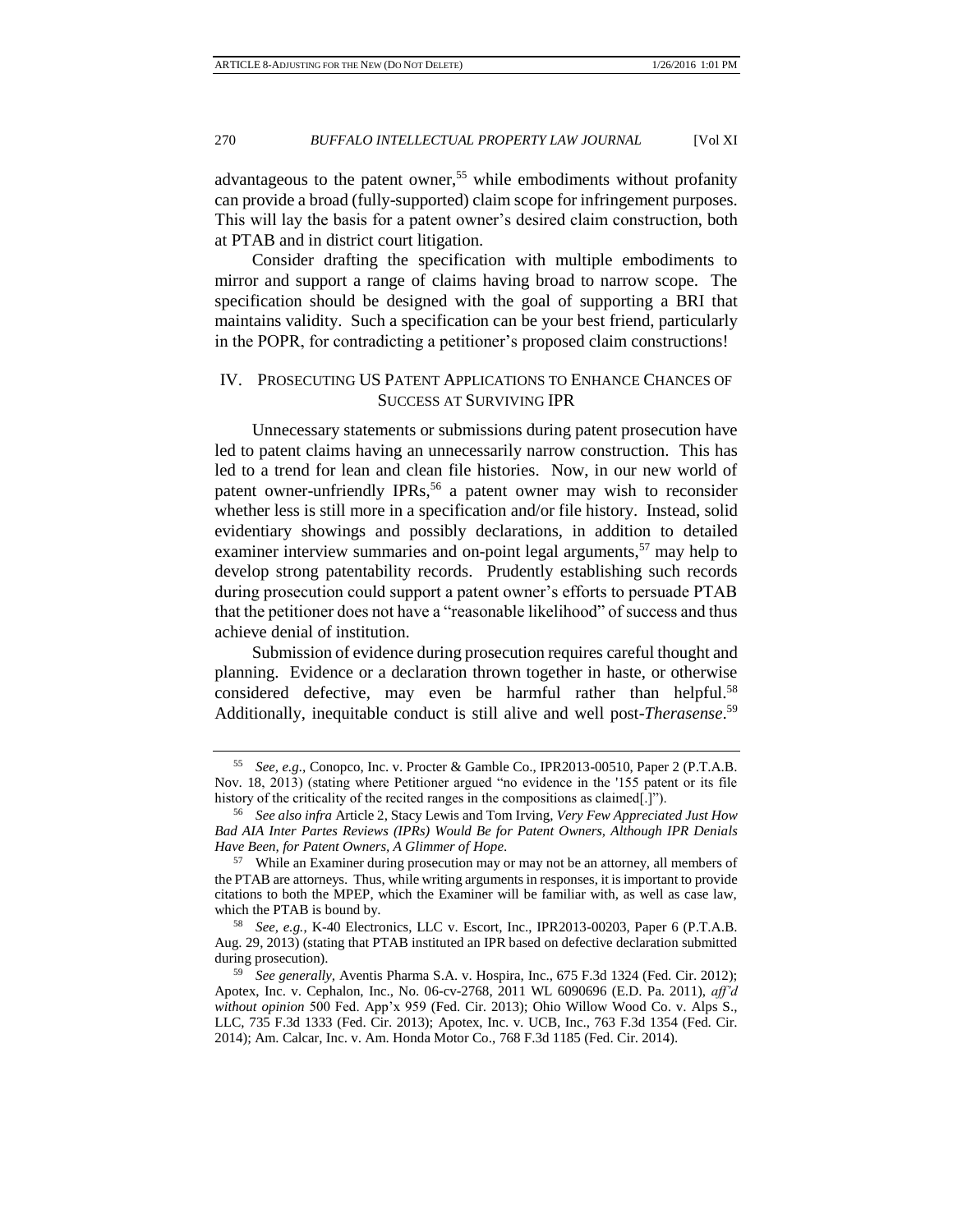And since inequitable conduct cannot be raised during an IPR or PGR, there is apparently no estoppel precluding a losing IPR or PGR petitioner from raising inequitable conduct in a subsequent litigation.

With appropriate caution, carefully considered declarations submitted during prosecution may benefit a patent faced with an IPR challenge. Consider submitting solid arguments and/or declarations during prosecution to support §112 positions (written description and enablement) and §103 positions (nonobviousness). Although a patent owner currently cannot "present new testimony evidence beyond that already of record"<sup>60</sup> in a POPR, the patent owner should be able to rely on declarations setting forth §112 positions and nonobviousness positions that originate from the prosecution history or even from other publicly available documents.<sup>61</sup>

The best case scenario for a patent owner is to have the petition denied and avoid institution of an IPR, particularly since denial cannot be judicially reviewed.<sup>62</sup> Even if this is not achieved, the POPR may lead to the institution on fewer grounds and/or fewer claims than originally raised in the petition. This is still a positive development for the patent owner, who will now face a trial that is narrower in scope.

# *A. §112 support*

An IPR petitioner can only challenge the patentability of claims under 35 U.S.C. §§ 102 and 103 using patents and printed publications. However, a petitioner can challenge whether a claim is entitled to a priority date for the purposes of bringing in additional references.<sup>63</sup> In *ButamaxTM Advanced Biofuels LLC v. Gevo, Inc.*, IPR2013-00539, the petitioner was able to bring in anticipatory prior art by successfully challenging the patent's priority

<sup>60</sup> 37 C.F.R. § 42.107(c) (2014) ("*No new testimonial evidence*. The preliminary response shall not present new testimony evidence beyond that already of record, except as authorized by the Board.").

<sup>61</sup> Anova Food, LLC v. Sandau, IPR2013-00114, Paper 11 (P.T.A.B. June 25, 2014) ("37 C.F.R [sic] § 42.107(c) applies only to 'new' testimony that was taken specifically for the purpose of the *inter partes* review proceeding at issue, as supported by the discussion and the comments that accompanied the rule. For example, a party submitting the prosecution history for the challenged patent may include a copy of the declarations contained therein. The Declaration of Milton M. Yasunaga represents new testimonial evidence as it was created specifically for this proceeding, and authorization from the Board was not obtained before its filing. Accordingly, it will be not be relied upon for purposes of institution. The evidence on which it relies, however, such as Declaration of Darren Zobrist that was filed in the United States District Court for the District of Hawaii in Civil No. CV 11 00795 (Ex. 2009), is not 'new' testimonial evidence relied upon by the Patent Owner to support the contentions in the preliminary response, and thus can be appropriately submitted with the response.").

<sup>62</sup> *See generally*, In re Cuozzo Speed Techs., LLC, 793 F.3d 1268 (Fed. Cir. 2015).

<sup>63</sup> Butamax Advanced Biofuels LLC v. Gevo, Inc., IPR2013-00539, Paper 33 (P.T.A.B. Mar. 3, 2015).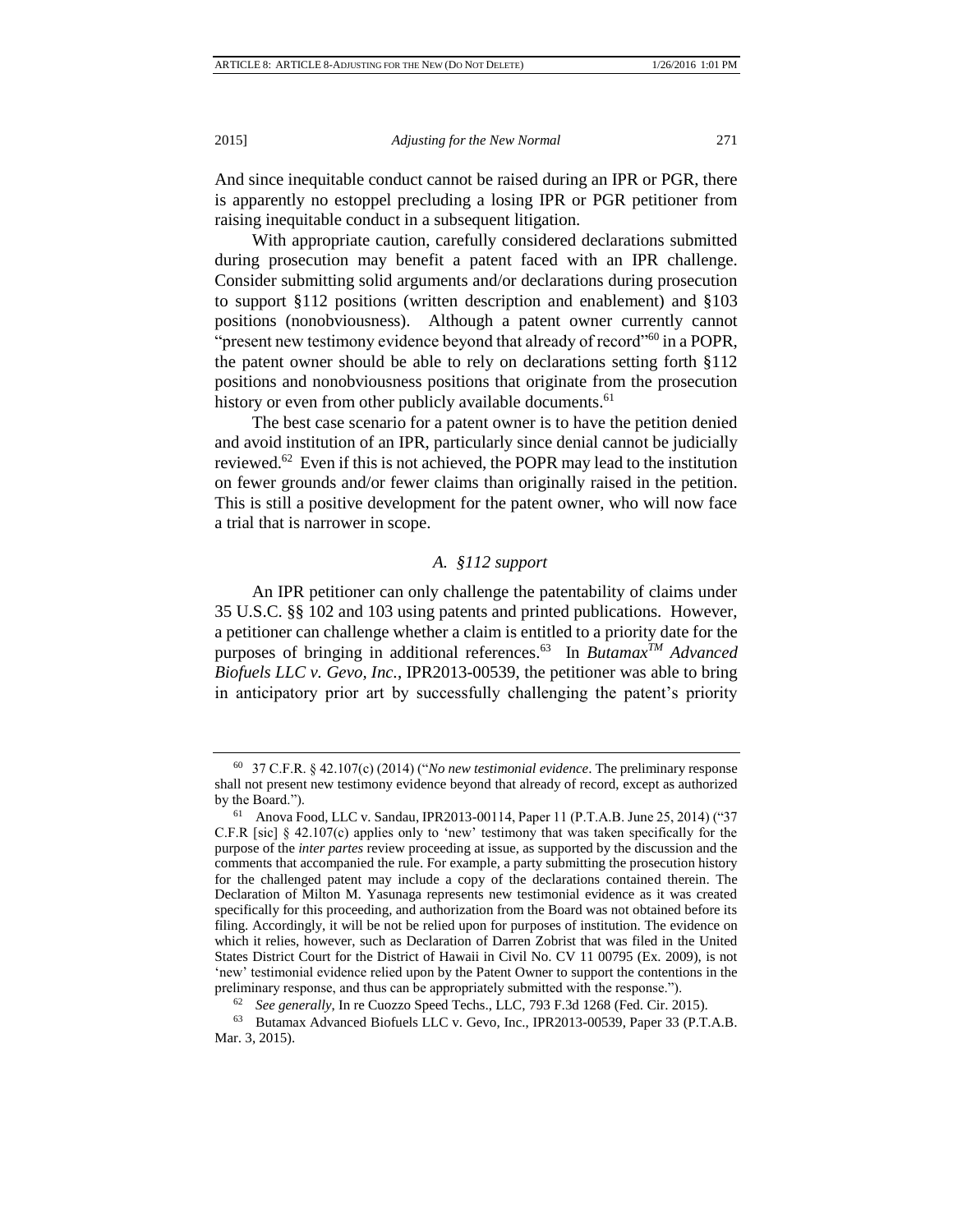claims.<sup>64</sup> Using an expert declaration, the petitioner broke the chain of priority by establishing that the claim limitations contained in challenged claim 1 of the patent did not have written description support all the way back to the earliest two priority applications.<sup>65</sup> Petitioner's success hinged in part on the patent owner's failure to offer contrary evidence regarding the construction of the claim term "inactive," and the patent owner's failure to dispute the petitioner's expert declaration.<sup>66</sup> In addition, PTAB undertook its own written description analysis of the two priority applications in question and determined that the applications did not disclose a representative number of species falling within the scope of the claim, let alone "'precise[ly] defin[e]' a species falling within the scope of the claimed genus." $67$ 

During prosecution, therefore, if claims are fully supported by the specification but not described *in ipsis verbis*, consider filing additional evidence, and possibly a declaration, to establish § 112 support for the full scope of the claims. The patent owner cannot (currently) generate this evidence to support arguments in the POPR after the IPR Petition is filed, but will be able to point to any evidence of record in the prosecution history or perhaps in other relevant publicly available documents.<sup>68</sup> Of course, the patent owner should also try to avoid such support problems when drafting the original specification.

### *B. Nonobviousness*

During prosecution, there are many ways to establish that claims would have been nonobvious. Such evidence will be part of the record that the patent owner may rely upon in a POPR to support arguments against institution. For

 $\begin{array}{cc} 64 & Id. \\ 65 & Id. \end{array}$ 

<sup>65</sup> *Id*.

<sup>66</sup> *Id*.

<sup>67</sup> *Id.* at 18. (quoting *Ariad Pharm., Inc. v. Eli Lilly & Co.*, 598 F.3d 1336, 1350 (Fed. Cir. 2010)).

<sup>68</sup> 37 C.F.R. § 42.107(c) (2014) ("*No new testimonial evidence*. The preliminary response shall not present new testimony evidence beyond that already of record, except as authorized by the Board."). *See also*, Anova Food, LLC v. Sandau, IPR2013-00114, Paper 11 (P.T.A.B. June 25, 2014) ("37 C.F. R  $\S$  42.107(c) applies only to 'new' testimony that was taken specifically for the purpose of the *inter partes* review proceeding at issue, as supported by the discussion and the comments that accompanied the rule. For example, a party submitting the prosecution history for the challenged patent may include a copy of the declarations contained therein. The Declaration of Milton M. Yasunaga represents new testimonial evidence as it was created specifically for this proceeding, and authorization from the Board was not obtained before its filing. Accordingly, it will be not be relied upon for purposes of institution. The evidence on which it relies, however, such as Declaration of Darren Zobrist that was filed in the United States District Court for the District of Hawaii in Civil No. CV 11 00795 (Ex. 2009), is not 'new' testimonial evidence relied upon by the Patent Owner to support the contentions in the preliminary response, and thus can be appropriately submitted with the response.").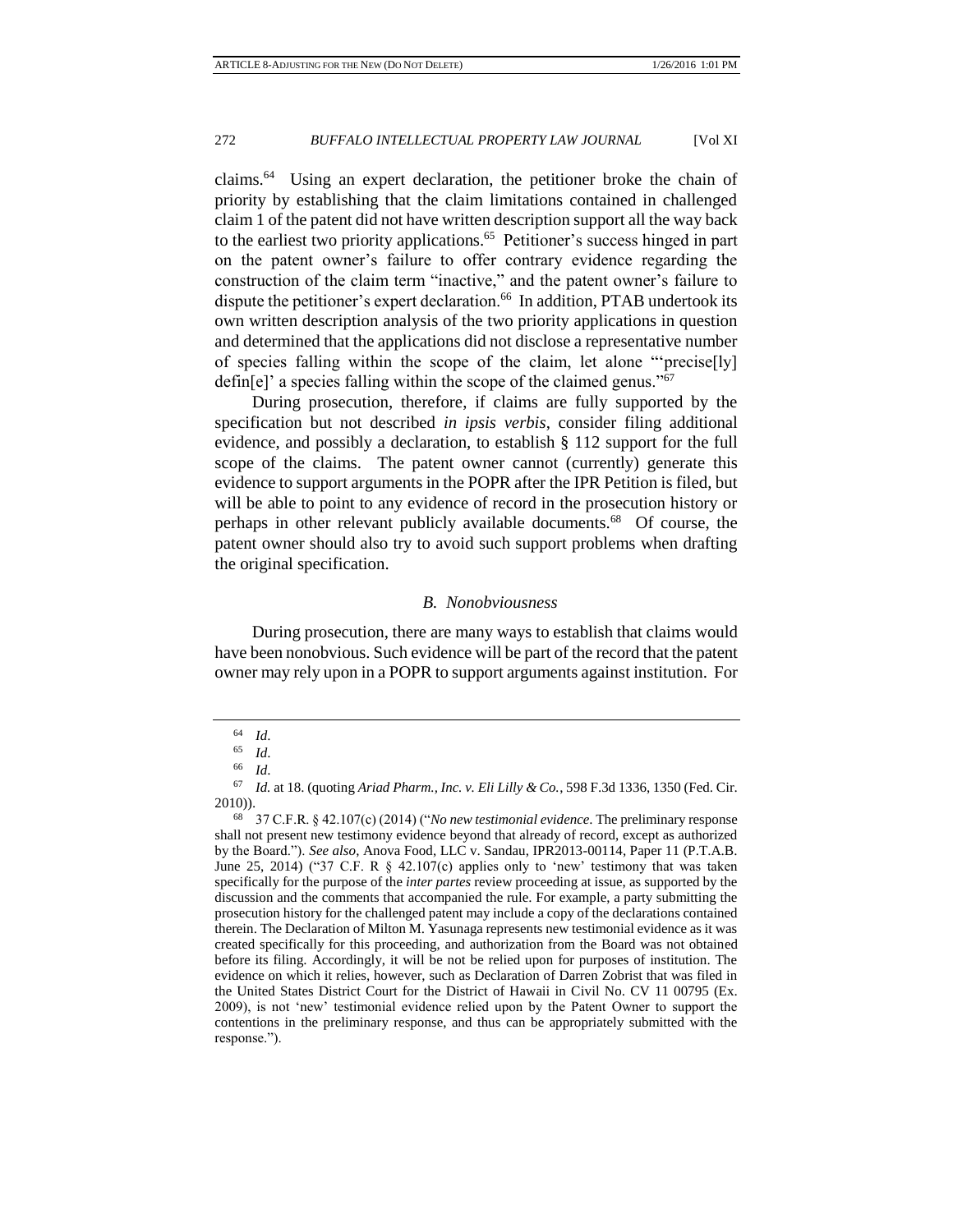example, in *Omron Oilfield & Marine, Inc. v. MD/TOTCO, A Division of Varco, L.P.*, IPR2013-00265, the patent owner in its POPR referred to objective evidence of nonobviousness (commercial success) that was submitted during reexamination. The patent owner attached expert declarations from the reexamination that described the objective evidence of nonobviousness and linked that evidence to the claimed invention.<sup>69</sup> In the institution decision, PTAB found that the petitioner had established a prima facie case of obviousness, and then assessed the patent owner's objective evidence of nonobviousness, balanced it against the evidence of obviousness, and found the objective evidence of nonobviousness persuasive.<sup>70</sup> PTAB denied institution on all challenged claims.<sup>71</sup>

The petitioner requested rehearing, arguing that PTAB had abused its discretion by denying trial "based solely on evidence of purported commercial success that Patent Owner developed through direct testimony in a civil litigation that did not involve Petitioner in any way."<sup>72</sup> The petitioner also attacked the objective evidence and argued that PTAB "misapprehended the strength of petitioner's prior art."<sup>73</sup> But PTAB denied the petitioner's request for rehearing, noting that the petitioner knew of the evidence presented in the reexamination, and could have addressed it in the Petition, but did not.<sup>74</sup>

During prosecution, therefore, consider collecting objective evidence of nonobviousness and presenting such evidence in a manner that conforms to current case law guidelines, especially as set forth in the Manual of Patent Examining Procedure (M.P.E.P.). And, as always, patent owners should avoid committing inequitable conduct when collecting and presenting such evidence.<sup>75</sup>

<sup>69</sup> Omron Oilfield & Marine, Inc. v. MD/TOTCO, A Division of Varco, L.P., IPR2013- 00265, Paper 1 (P.T.A.B. May 3, 2013).

<sup>70</sup> *Id.*

<sup>71</sup> *Id*.

<sup>72</sup> *Id.* at Paper 11.

<sup>73</sup> *Id*. at 10-15.

<sup>74</sup> Omron Oilfield & Marine, Inc. v. MD/TOTCO, A Division of Varco, L.P., IPR2013- 00265, Paper 14 (P.T.A.B. Feb. 13, 2014). For more detail, *see infra* Article 4, Shing-Yi Cheng et al., *Spotlight on Objective Evidence of Nonobviousness in AIA Post-Grant Proceedings*.

<sup>75</sup> *See* Aventis Pharma S.A. v. Hospira, Inc., 675 F.3d 1324 (Fed. Cir. 2012) (finding that Practitioner wishes to avoid the results in this case); Apotex, Inc. v. Cephalon, Inc., No. 06 cv-2768, 2011 WL 6090696 (E.D. Pa. 2011), *aff'd without opinion* 500 Fed. App'x. 959 (Fed. Cir. 2013); Intellect Wireless, Inc. v. HTC Corp., 732 F.3d 1339 (Fed. Cir. 2013); Ohio Willow Wood Co. v. Alps S., LLC, 735 F.3d 1333 (Fed. Cir. 2013); Apotex, Inc. v. UCB, Inc., 763 F.3d 1354 (Fed. Cir. 2014); Am. Calcar, Inc. v. Am. Honda Motor Co., 768 F.3d 1185 (Fed. Cir. 2014).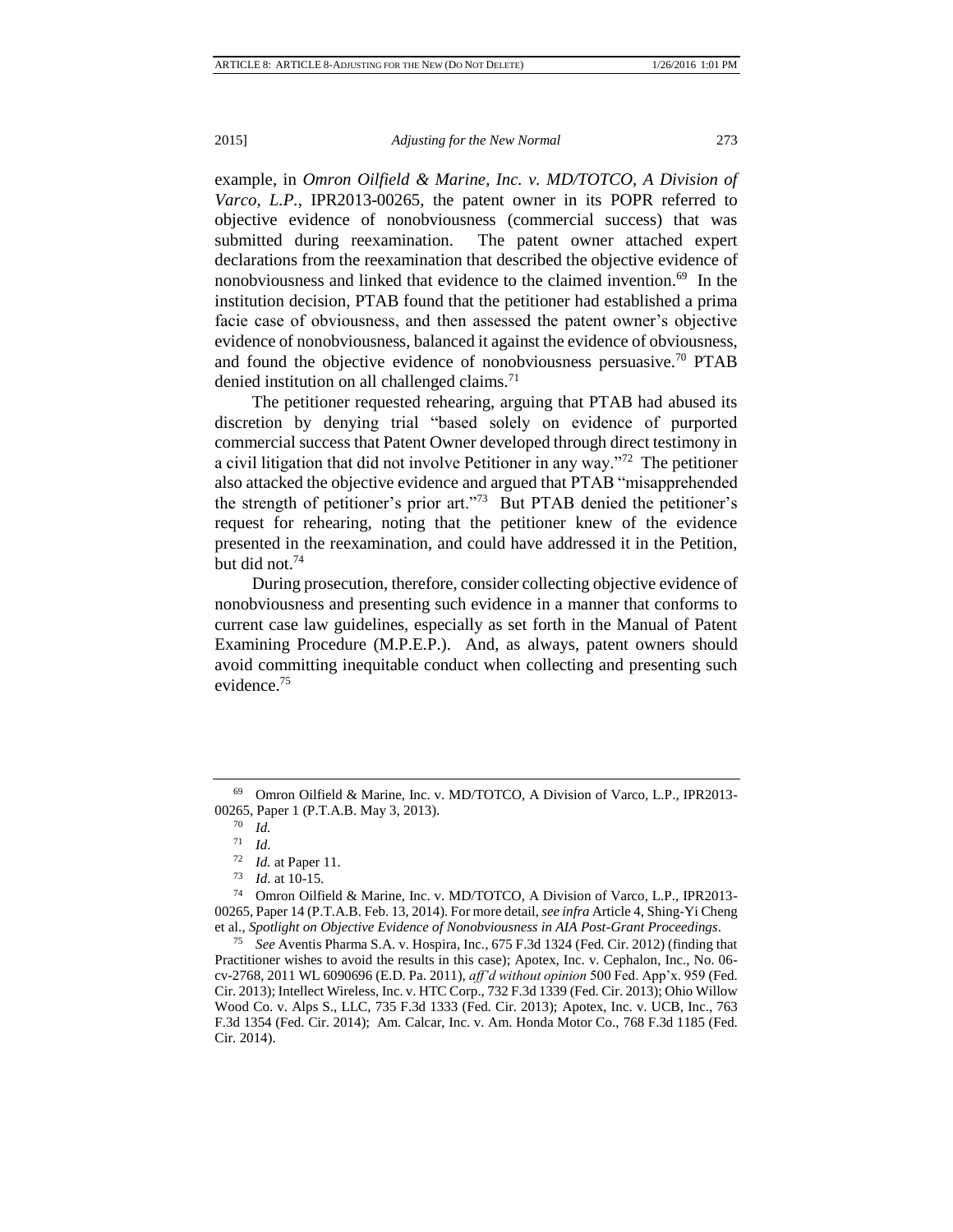# V. ENHANCE THE POSSIBILITY OF SUCCESS BY FILING A POPR

A POPR  $\text{may}$  be filed before an institution decision is made.<sup>76</sup> The commentary to the IPR/PGR rules expressly states that "[n]o adverse inferences will be drawn where a patent owner elects not to file a response or elects to waive the response."<sup>77</sup> However, the patent owner needs to take into account that the chances of having an IPR petition denied substantially increase when an effective POPR is filed, particularly if the strength of the patent was enhanced through artful drafting and forward-looking prosecution. Remember a denied IPR petition is a complete win for the patent owner - all claims remain in the patent!

For example, looking at a sample of 222 bio/pharma/chemical IPR institution decisions, in 58 of the 222, the petition was denied, and in 54 of those 58 a POPR was filed  $(93\%)$ .<sup>78</sup> In 38 cases trial was instituted on less than all of the asserted claims, and in 29 of those, a POPR was filed  $(76\%)$ .<sup>79</sup> In 93 of the 126 cases in which a trial was instituted on fewer than all the grounds asserted in the petition, a POPR was filed (74%).<sup>80</sup>

The POPR provides a patent owner, particularly the forward-looking patent owner who prepared an excellent specification and prosecution history, with the opportunity to attack the petitioner's standing, the status of references as prior art, the petitioner's proposed claim constructions, and the petitioner's unpatentability arguments, while also telling PTAB why the petition should be denied before a decision on institution. The POPR also provides the patent owner with an opportunity to propose a desired claim construction, which if adopted by PTAB, may lead to a denied petition, fewer claims and/or grounds of institution, or at least a trial instituted using the patent owner's desired claim construction rather than the petitioner's. A POPR also allows the patent owner to show how the intrinsic evidence (the carefully-crafted claims, specification, and prosecution history) completely support patent owner's desired claim construction.<sup>81</sup>

<sup>76</sup> 35 U.S.C. §§313, 323 (2012).

<sup>77</sup> *Inter Partes* Review Proceedings, Post-Grant Review Proceedings, and Transitional Program for Covered Business Methods and Patents, 77 Fed. Reg. 48,680, 48,689 (Aug. 14, 2012).

<sup>78</sup> *See* Finnegan, Henderson, Farabow, Garrett & Dunner, LLP Research, <http://www.aiablog.com/claim-and-case-disposition/> [http://perma.cc/N9Q8-RARZ] (finding that 222 institution decisions as of Aug. 20, 2015, so POPR filed in 79% (176/222). Compare to overall, POPRs filed in 83% of IPRs; as of July 31, 2015 (448 waived, 2171 filed; source: USPTO PTAB stats)

<sup>79</sup> *See* Finnegan, Henderson, Farabow, Garrett & Dunner, LLP Research, <http://www.aiablog.com/claim-and-case-disposition/> [http://perma.cc/N9Q8-RARZ].

<sup>80</sup> *See* Finnegan, Henderson, Farabow, Garrett & Dunner, LLP Research, <http://www.aiablog.com/claim-and-case-disposition/> [http://perma.cc/N9Q8-RARZ].

<sup>81</sup> *See generally,* Butamax Advanced Biofuels LLC v. Gevo, Inc., IPR2013-00539, Paper 33 (P.T.A.B. Mar. 3, 2015) (providing an example where a patent Owner not only did not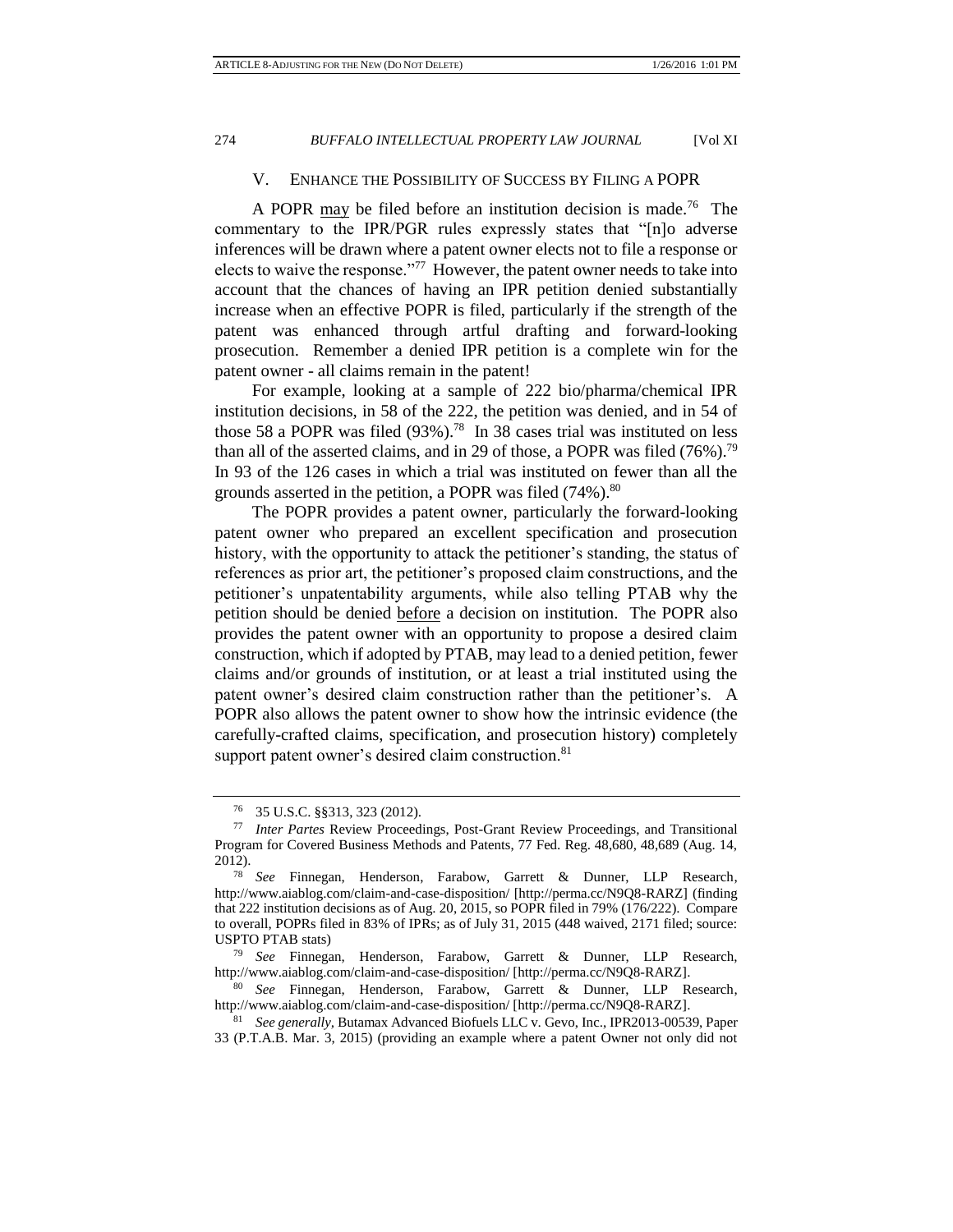conclusion!

2015] *Adjusting for the New Normal* 275

IPR petitions are denied when PTAB concludes that the petitioner did not meet the burden of showing "a reasonable likelihood that the petitioner would prevail with respect to at least 1 of the claims challenged in the petition." A POPR is the patent owner's way to help PTAB to reach this

An example is found in *Sharp Corp. v. Surpass Tech Innovation LLC*, IPR2015-00022.<sup>82</sup> PTAB denied institution because it agreed with patent owner's POPR argument that the petitioner had not shown a motivation to modify the references:

First, as Patent Owner argues, and we agree, the Petition fails to provide factual basis to substantiate its allegation  $\dots$ .<sup>83</sup>

The positive outcome for the patent owner occurred even though PTAB adopted the petitioner's proposed claim constructions. PTAB reviewed the POPR in making its institution decision.<sup>84</sup> In the POPR, patent owner pointed out the lack of showing of a motivation to combine, the teaching away by one of the asserted references, and the lack of an expert declaration supporting petitioner's arguments.<sup>85</sup> PTAB found this discussion persuasive, concluding:

[W]e find no support for this allegation of design option in the references themselves or in the form of expert testimony, nor does Petitioner cite to any evidence to support this statement. Petitioner's assertion as to what one of ordinary skill in the art would have known at the time of the invention is based on attorney argument. Argument of counsel cannot take the place of evidence lacking in the record. Meitzner v. Mindick, 549 F.2d 775, 782 (CCPA 1977).<sup>86</sup>

The patent owner's positions leading to denial might have been even

carefully draft the claims and fully support the claims throughout the chain of patent applications, but also failed to take the opportunity to file a POPR and propose a desired claim construction).

<sup>82</sup> Sharp Corp. v. Surpass Tech Innovation LLC, IPR2015-00022, Paper 9 (P.T.A.B. Mar. 10, 2015).

<sup>83</sup> *Id*. at 8.

<sup>84</sup> *Id.* ("We turn now to Petitioner's asserted grounds of unpatentability and Patent Owner's arguments in its Preliminary Response to determine whether Petitioner has met the threshold standard of 35 U.S.C.  $\S$  314(a).").

<sup>85</sup> *Id.* at Paper 8 ("the Petition is not supported by expert testimony, and lacks any factual or evidentiary basis for the assertion that the arrangement and number of drivers is a 'design choice.'").

<sup>86</sup> *Id.* at Paper 9.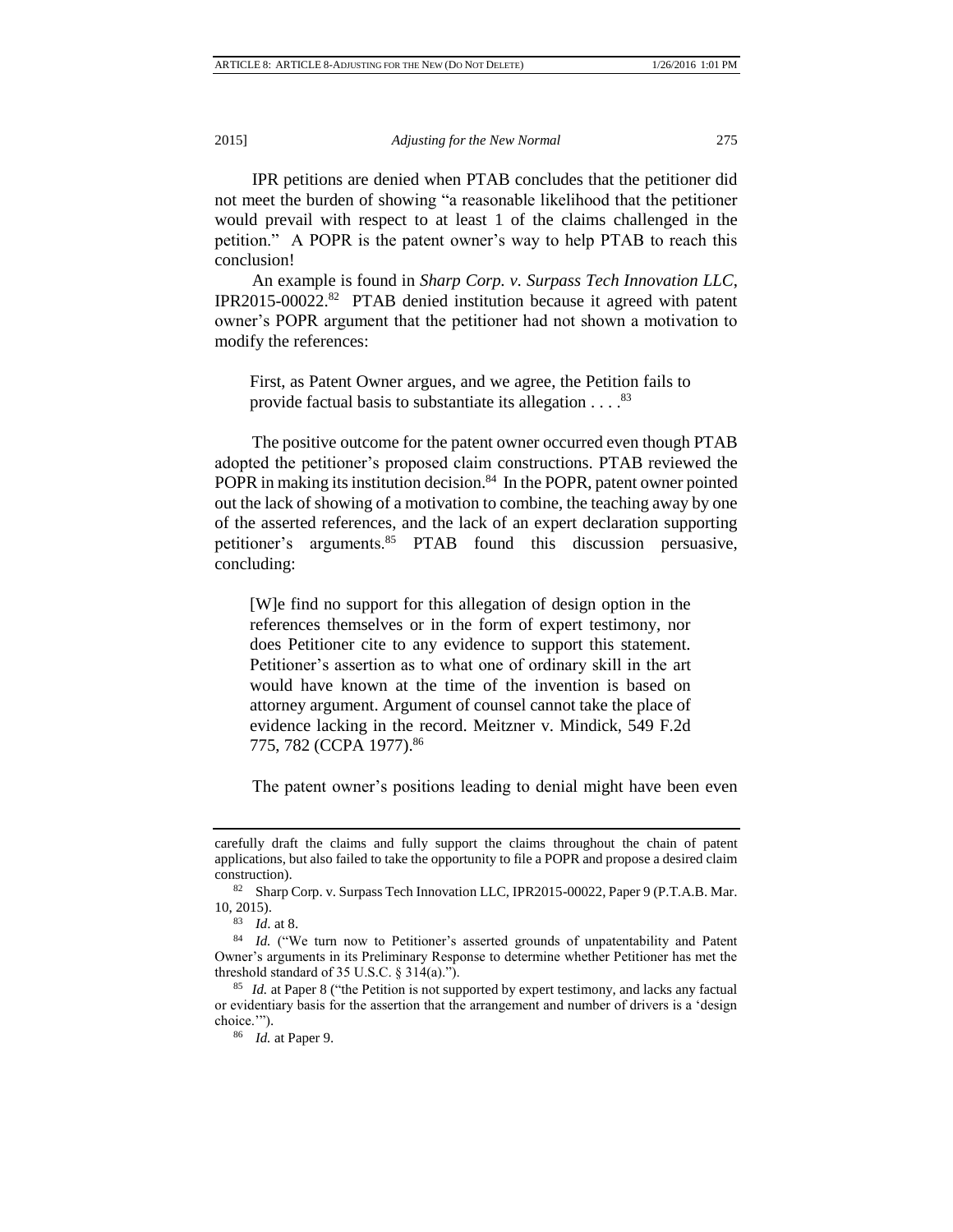stronger had the patent owner provided an expert declaration from the prosecution history. As noted above, the petitioner did not provide an expert declaration with its petition. So an expert declaration from the patent owner would have been unrebutted.

When IPR proceedings were first introduced, there was some concern that filing a POPR would force the patent owner to show too much of his hand to the petitioner. This concern has faded in view of the high petition grant rate and the high claim cancellation rate. PTAB's desire to have cases front-loaded to make the most efficient use of PTAB's resources applies to both parties. This allows PTAB to make the institution decision based on the most information possible. By presenting concise and compelling arguments in the POPR that are supported by information in a well-prepared prosecution history, the patent owner can help PTAB achieve the statutory objectives that IPR proceedings be "just, speedy, and inexpensive" and have a statutory time limit of 12-18 months from institution.

# VI. OTHER POSSIBILITIES TO PRESENT DESIRED CLAIMS WITH ENHANCED POSSIBILITIES OF SURVIVING AN AIA POST-GRANT PROCEEDING

In addition to the possible courses of action mentioned above, such as pursuing claimed subject matter in a pending patent application, there are other possibilities for patent owners to consider, depending on the facts and circumstances, to enhance the chances of successfully withstanding an IPR petition. These include preparing (and possibly not filing) retaliatory petitions in an effort to spark settlement negotiations<sup>87</sup> and consideration of ex parte reexamination and/or reissue proceedings.

There are no time restrictions on filing a request for ex parte reexamination or a reissue application with a patentably distinct but useful narrowing claim amendment, and the patent owner estoppel rule is avoided for such a patentably distinct claim.<sup>88</sup> The ex parte reexamination or reissue could be stayed pending termination of the IPR. Then, if the challenged claims are held unpatentable in the IPR, the patent owner will have patentably distinct claims pending in the reexamination or reissue application that eventually may be found enforceable and infringed.

<sup>&</sup>lt;sup>87</sup> Bearing in mind that if the petition is filed, the clock is ticking, and if proceedings have reached an advanced stage, PTAB may decide to proceed to a final written decision, even if the parties settle. 35 U.S.C. §§317(a) (2012) (". . . If no petitioner remains in the *inter partes* review, the Office may terminate the review or proceed to a final written decision under section 318(a).")

<sup>88</sup> 37 C.F.R. § 42.73(d)(3) (2014) ("A patent applicant or owner is precluded from taking action inconsistent with the adverse judgment, including obtaining in any patent: A claim that is not patentably distinct from a finally refused or canceled claim; or An amendment of a specification or of a drawing that was denied during the trial proceeding, but this provision does not apply to an application or patent that has a different written description.").